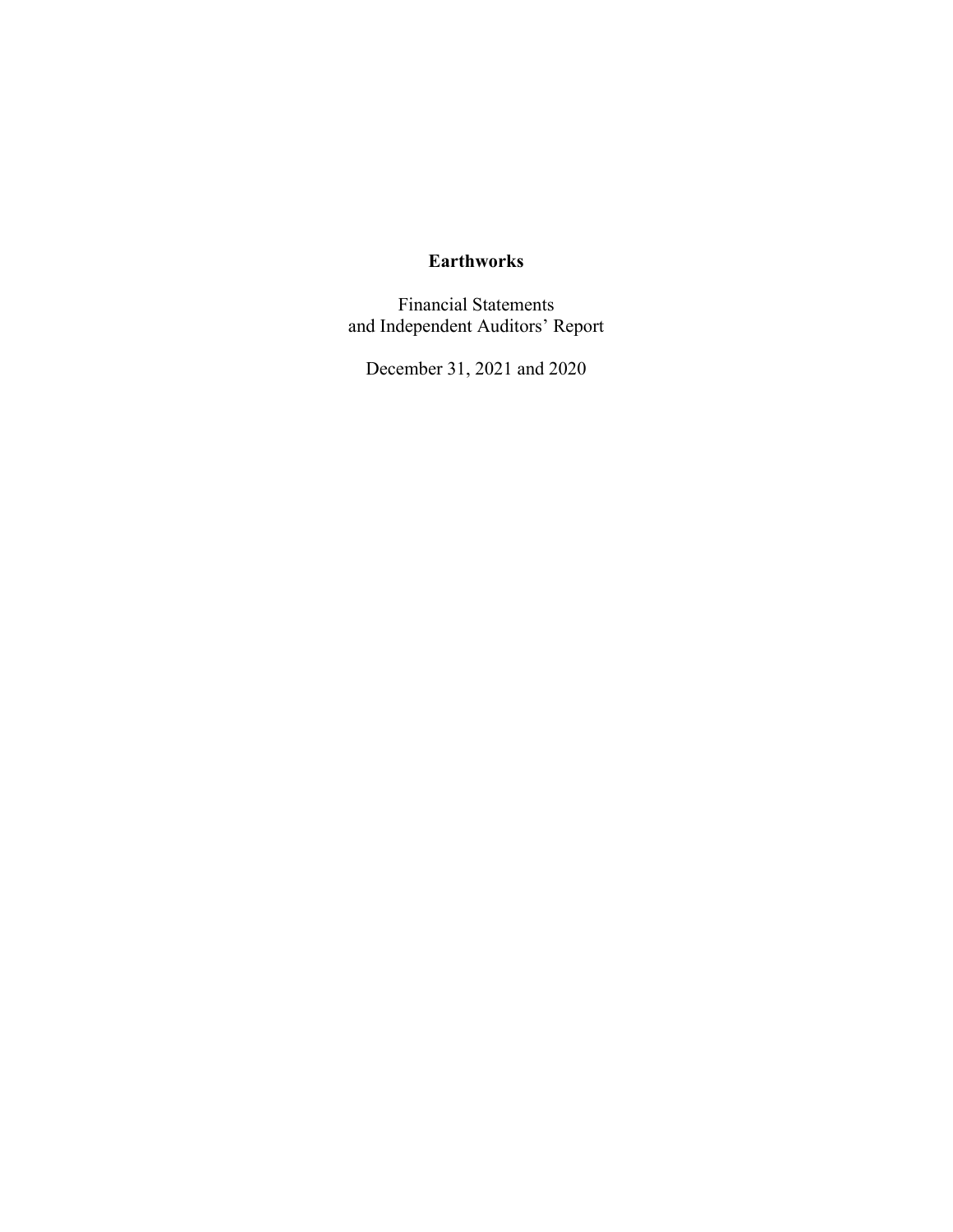**Financial Statements** December 31, 2021 and 2020

## **Contents**

| <b>Financial Statements</b> |  |
|-----------------------------|--|
|                             |  |
|                             |  |
|                             |  |
|                             |  |
|                             |  |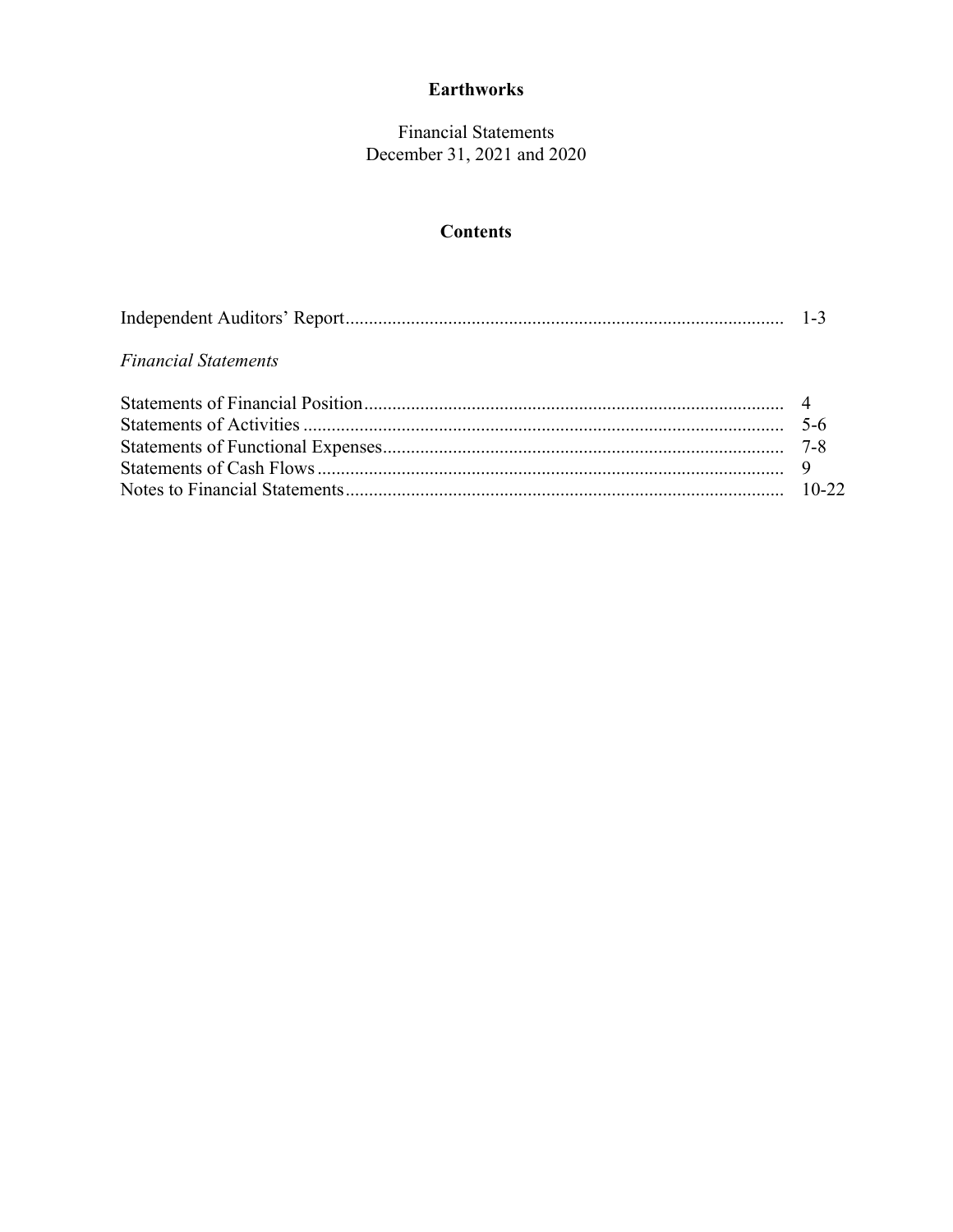

**Rogers & Company PLLC**  Certified Public Accountants

8300 Boone Boulevard Suite 600 Vienna, Virginia 22182

703.893.0300 voice 703.893.4070 facsimile www.rogerspllc.com

## **INDEPENDENT AUDITORS' REPORT**

To the Board of Directors of Earthworks

## *Opinion*

We have audited the accompanying financial statements of Earthworks, which comprise the statements of financial position as of December 31, 2021 and 2020; the related statements of activities, functional expenses, and cash flows for the years then ended; and the related notes to the financial statements.

In our opinion, the financial statements referred to above present fairly, in all material respects, the financial position of Earthworks as of December 31, 2021 and 2020, and the changes in its net assets and its cash flows for the years then ended in accordance with accounting principles generally accepted in the United States of America.

## *Basis for Opinion*

We conducted our audits in accordance with auditing standards generally accepted in the United States of America. Our responsibilities under those standards are further described in the Auditor's Responsibilities for the Audit of the Financial Statements section of our report. We are required to be independent of Earthworks and to meet our other ethical responsibilities in accordance with the relevant ethical requirements relating to our audits. We believe that the audit evidence we have obtained is sufficient and appropriate to provide a basis for our audit opinion.

## *Responsibilities of Management for the Financial Statements*

Management is responsible for the preparation and fair presentation of the financial statements in accordance with accounting principles generally accepted in the United States of America, and for the design, implementation, and maintenance of internal control relevant to the preparation and fair presentation of financial statements that are free from material misstatement, whether due to fraud or error.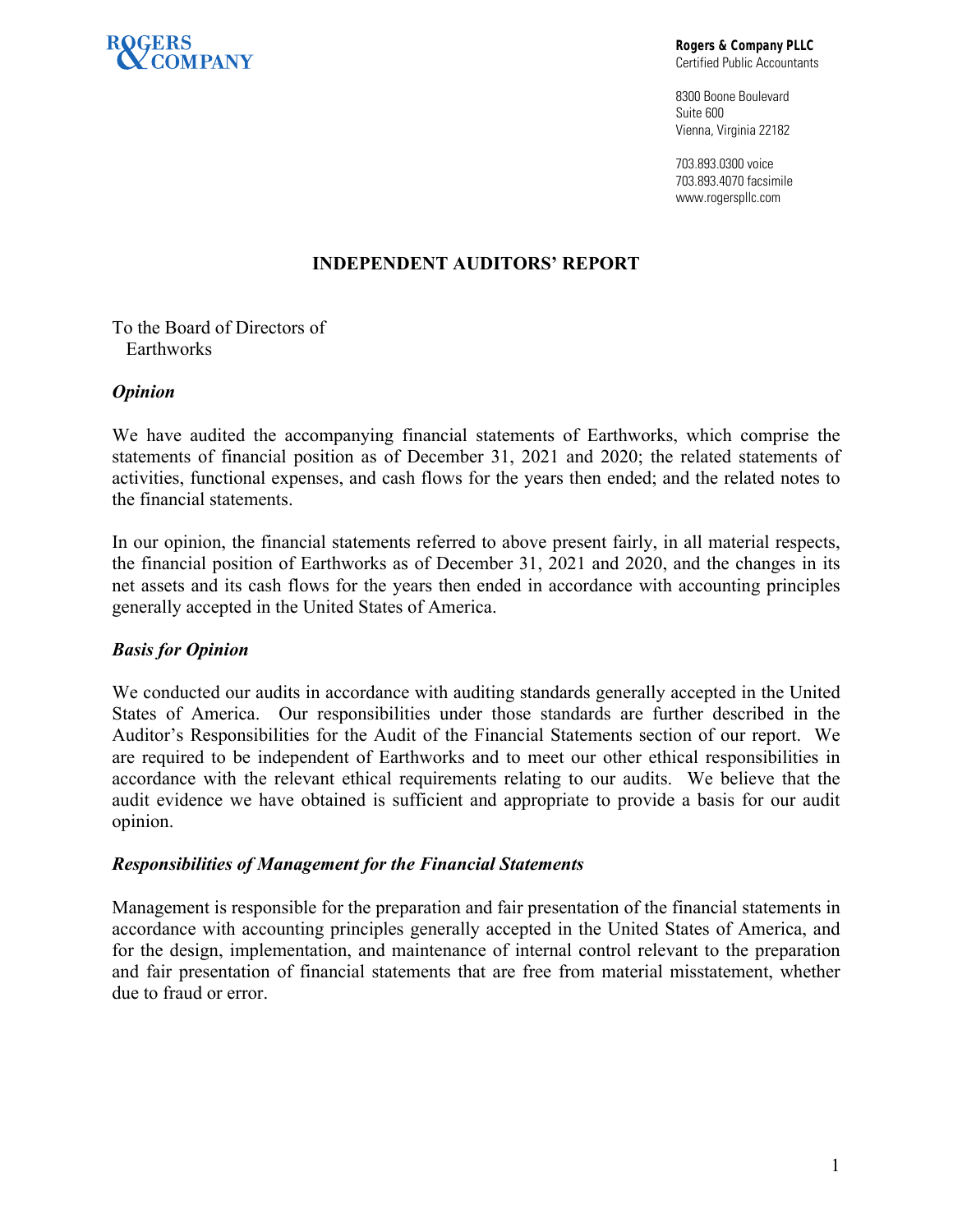

## *Responsibilities of Management for the Financial Statements (continued)*

In preparing the financial statements, management is required to evaluate whether there are conditions or events, considered in the aggregate, that raise substantial doubt about Earthworks' ability to continue as a going concern within one year after the date that the financial statements are available to be issued.

### *Auditor's Responsibilities for the Audit of the Financial Statements*

Our objectives are to obtain reasonable assurance about whether the financial statements as a whole are free from material misstatement, whether due to fraud or error, and to issue an auditor's report that includes our opinion. Reasonable assurance is a high level of assurance but is not absolute assurance and therefore is not a guarantee that an audit conducted in accordance with generally accepted auditing standards will always detect a material misstatement when it exists. The risk of not detecting a material misstatement resulting from fraud is higher than for one resulting from error, as fraud may involve collusion, forgery, intentional omissions, misrepresentations, or the override of internal control. Misstatements, including omissions, are considered material if there is a substantial likelihood that, individually or in the aggregate, they would influence the judgment made by a reasonable user based on the financial statements.

In performing an audit in accordance with generally accepted auditing standards, we:

- Exercise professional judgment and maintain professional skepticism throughout the audit.
- Identify and assess the risks of material misstatement of the financial statements, whether due to fraud or error, and design and perform audit procedures responsive to those risks. Such procedures include examining, on a test basis, evidence regarding the amounts and disclosures in the financial statements.
- Obtain an understanding of internal control relevant to the audit in order to design audit procedures that are appropriate in the circumstances, but not for the purpose of expressing an opinion on the effectiveness of Earthworks' internal control. Accordingly, no such opinion is expressed.
- Evaluate the appropriateness of accounting policies used and the reasonableness of significant accounting estimates made by management, as well as evaluate the overall presentation of the financial statements.
- Conclude whether, in our judgment, there are conditions or events, considered in the aggregate, that raise substantial doubt about Earthworks' ability to continue as a going concern for a reasonable period of time.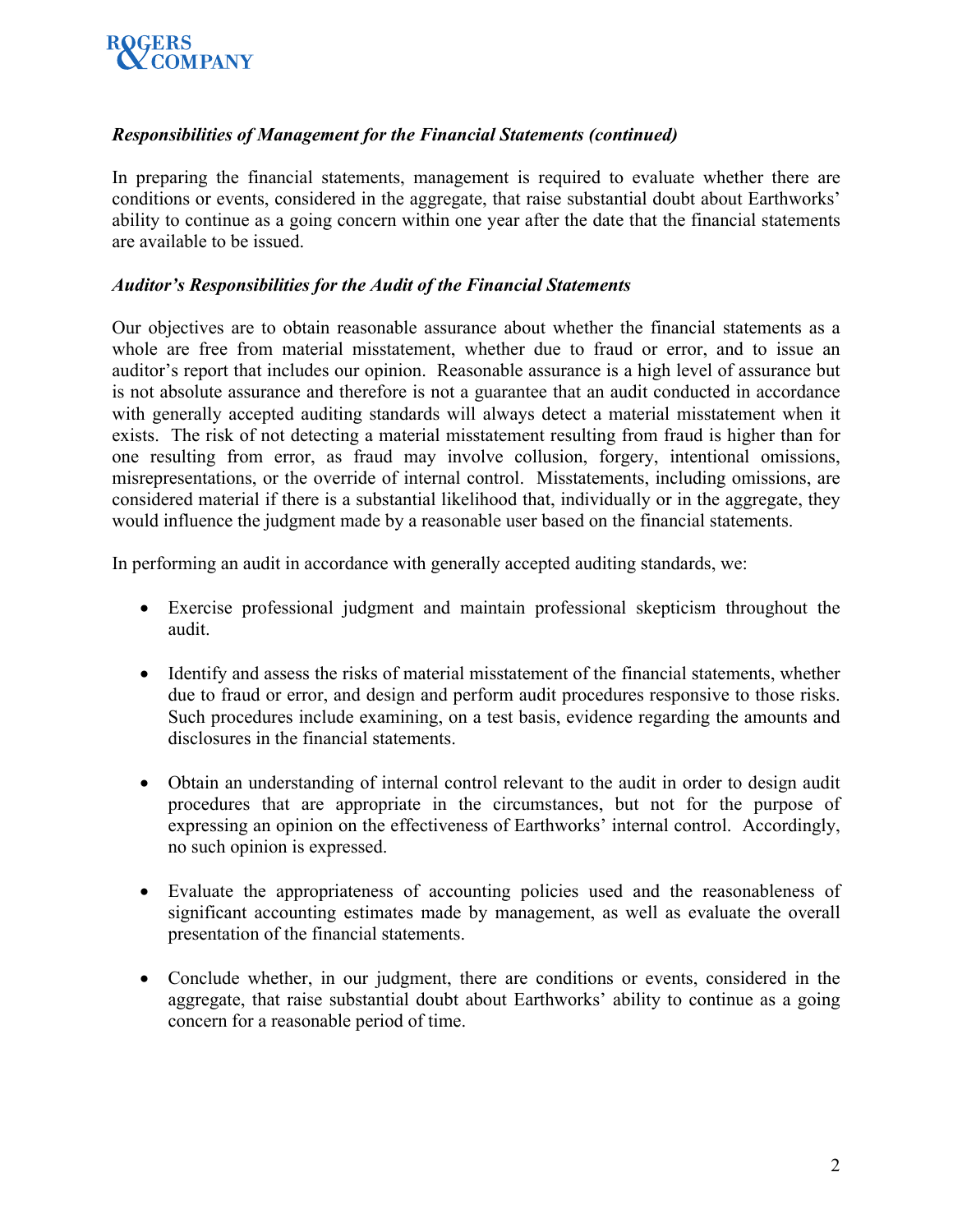

## *Auditor's Responsibilities for the Audit of the Financial Statements (continued)*

We are required to communicate with those charged with governance regarding, among other matters, the planned scope and timing of the audit, significant audit findings, and certain internal control related matters that we identified during the audit.

Ravens + Coming PLIC

Vienna, Virginia April 8, 2022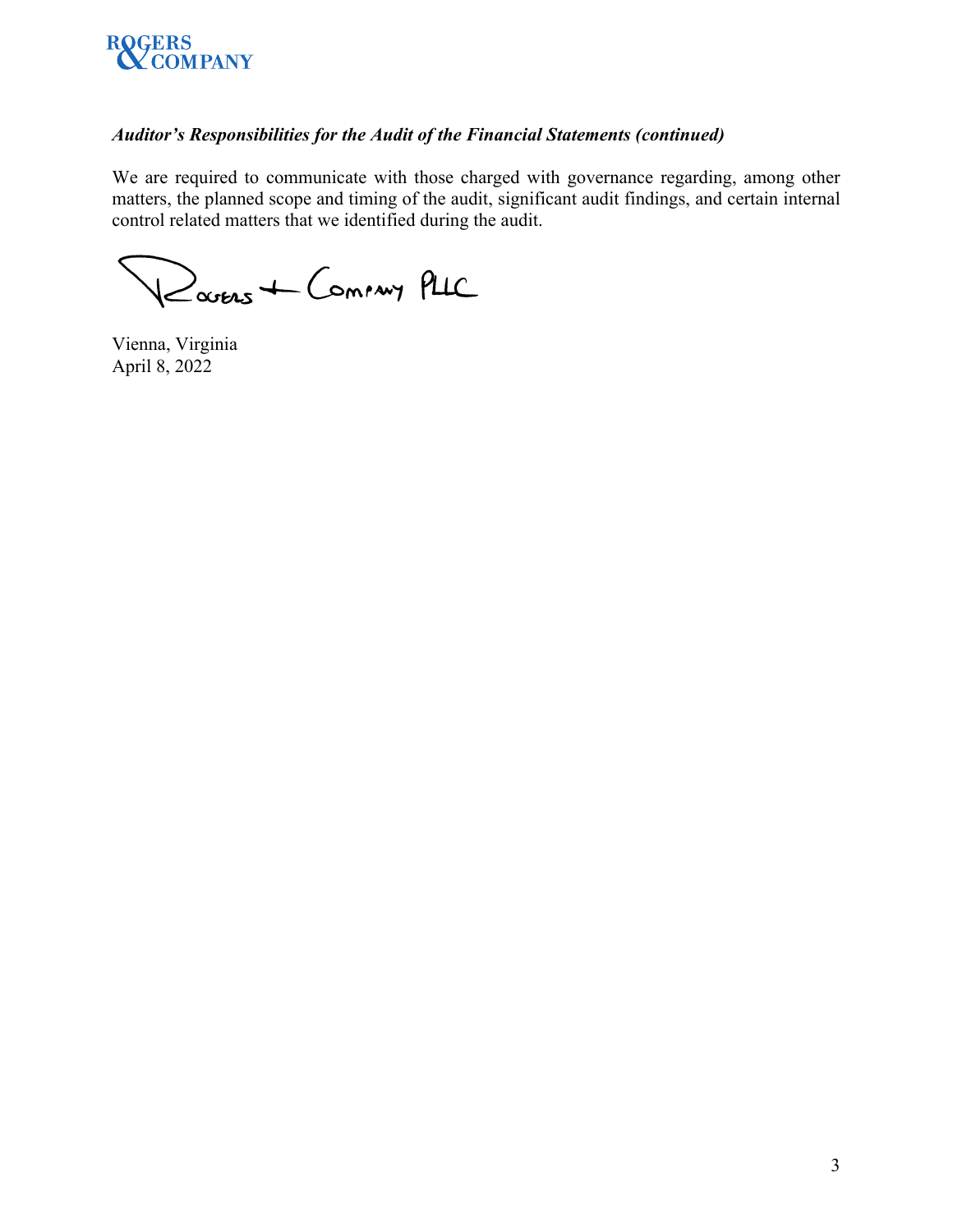## Statements of Financial Position December 31, 2021 and 2020

| 2021 |           | 2020                                                           |           |
|------|-----------|----------------------------------------------------------------|-----------|
|      |           |                                                                |           |
| \$   | 5,273,158 | \$                                                             | 2,131,271 |
|      | 454,940   |                                                                | 662,834   |
|      | 2,500     |                                                                |           |
|      | 55,324    |                                                                | 8,372     |
|      |           |                                                                | 44,614    |
|      |           |                                                                | 155,383   |
|      |           |                                                                | 2,614     |
|      | 6,094,009 | $\mathbb{S}$                                                   | 3,005,088 |
|      |           |                                                                |           |
|      |           |                                                                |           |
| \$   | 327,839   | \$                                                             | 212,683   |
|      | 300,000   |                                                                |           |
|      | 627,839   |                                                                | 212,683   |
|      |           |                                                                |           |
|      |           |                                                                |           |
|      |           |                                                                | 278,952   |
|      | 243,000   |                                                                | 243,000   |
|      |           |                                                                | 521,952   |
|      |           |                                                                | 2,270,453 |
|      |           |                                                                |           |
|      | 5,466,170 |                                                                | 2,792,405 |
| \$   | 6,094,009 | \$                                                             | 3,005,088 |
|      |           | 46,901<br>208,137<br>53,049<br>504,975<br>747,975<br>4,718,195 |           |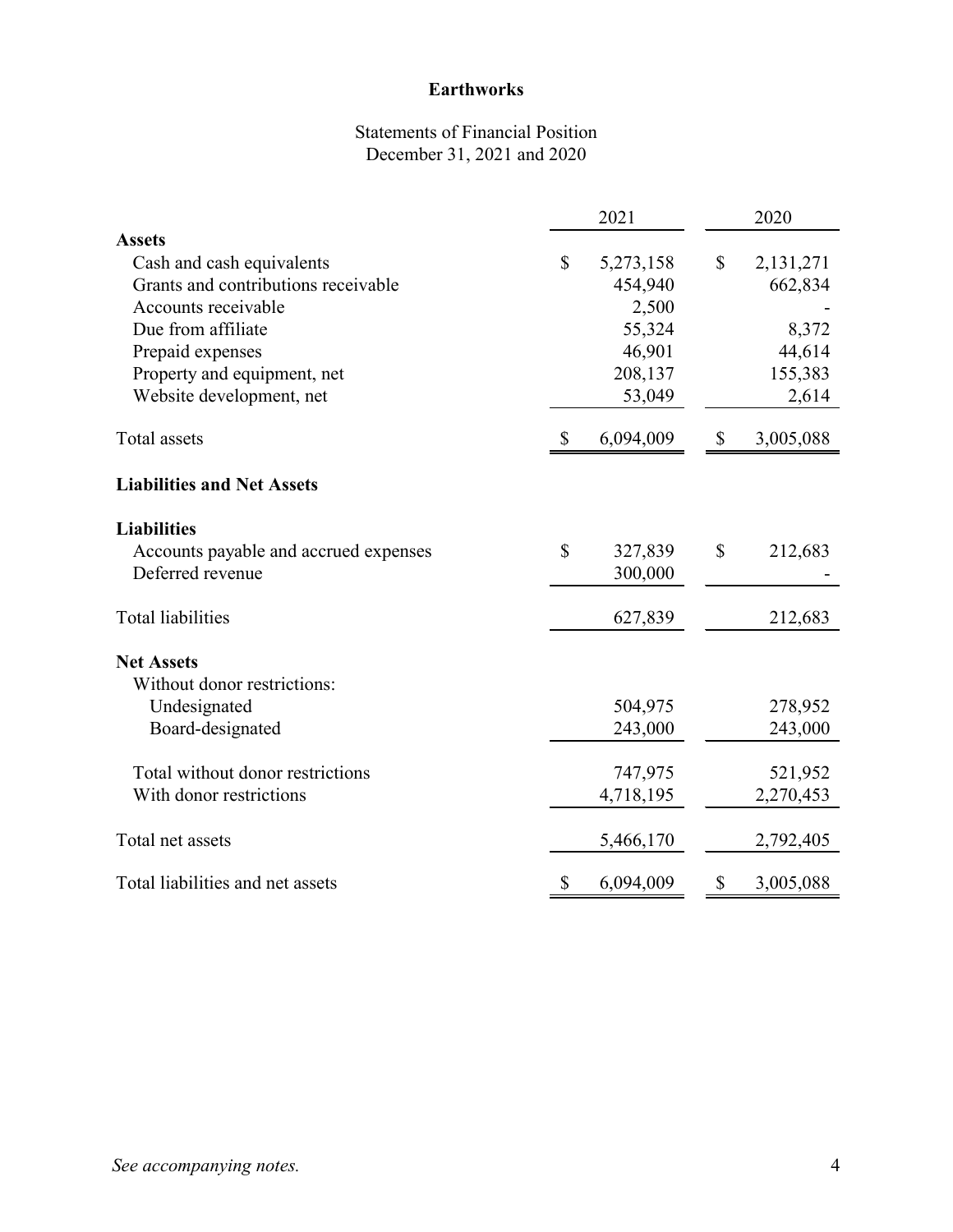## Statement of Activities For the Year Ended December 31, 2021

|                                 |                        | <b>Without Donor</b> | With Donor      |                 |
|---------------------------------|------------------------|----------------------|-----------------|-----------------|
|                                 |                        | Restrictions         | Restrictions    | Total           |
| <b>Revenue and Support</b>      |                        |                      |                 |                 |
| Corporate and foundation grants |                        |                      |                 |                 |
| and contributions               | $\sqrt{\frac{2}{\pi}}$ | 220,000              | \$<br>6,107,682 | \$<br>6,327,682 |
| Individual contributions        |                        | 751,046              | 637,774         | 1,388,820       |
| Other income                    |                        | 23,916               |                 | 23,916          |
| Interest income                 |                        | 1,157                |                 | 1,157           |
| Net assets released             |                        |                      |                 |                 |
| from restrictions               |                        | 4,297,714            | (4,297,714)     |                 |
| Total revenue and support       |                        | 5,293,833            | 2,447,742       | 7,741,575       |
| <b>Expenses</b>                 |                        |                      |                 |                 |
| Program services:               |                        |                      |                 |                 |
| Energy                          |                        | 2,555,706            |                 | 2,555,706       |
| Mining                          |                        | 1,047,951            |                 | 1,047,951       |
| General programming             |                        | 288,139              |                 | 288,139         |
| Earthworks partnership          |                        |                      |                 |                 |
| programs                        |                        | 131,825              |                 | 131,825         |
| Total program services          |                        | 4,023,621            |                 | 4,023,621       |
| Supporting services:            |                        |                      |                 |                 |
| Management and general          |                        | 578,828              |                 | 578,828         |
| Fundraising                     |                        | 465,361              |                 | 465,361         |
| Total supporting services       |                        | 1,044,189            |                 | 1,044,189       |
| Total expenses                  |                        | 5,067,810            |                 | 5,067,810       |
|                                 |                        |                      |                 |                 |
| <b>Change in Net Assets</b>     |                        | 226,023              | 2,447,742       | 2,673,765       |
| Net Assets, beginning of year   |                        | 521,952              | 2,270,453       | 2,792,405       |
| Net Assets, end of year         | \$                     | 747,975              | \$<br>4,718,195 | \$<br>5,466,170 |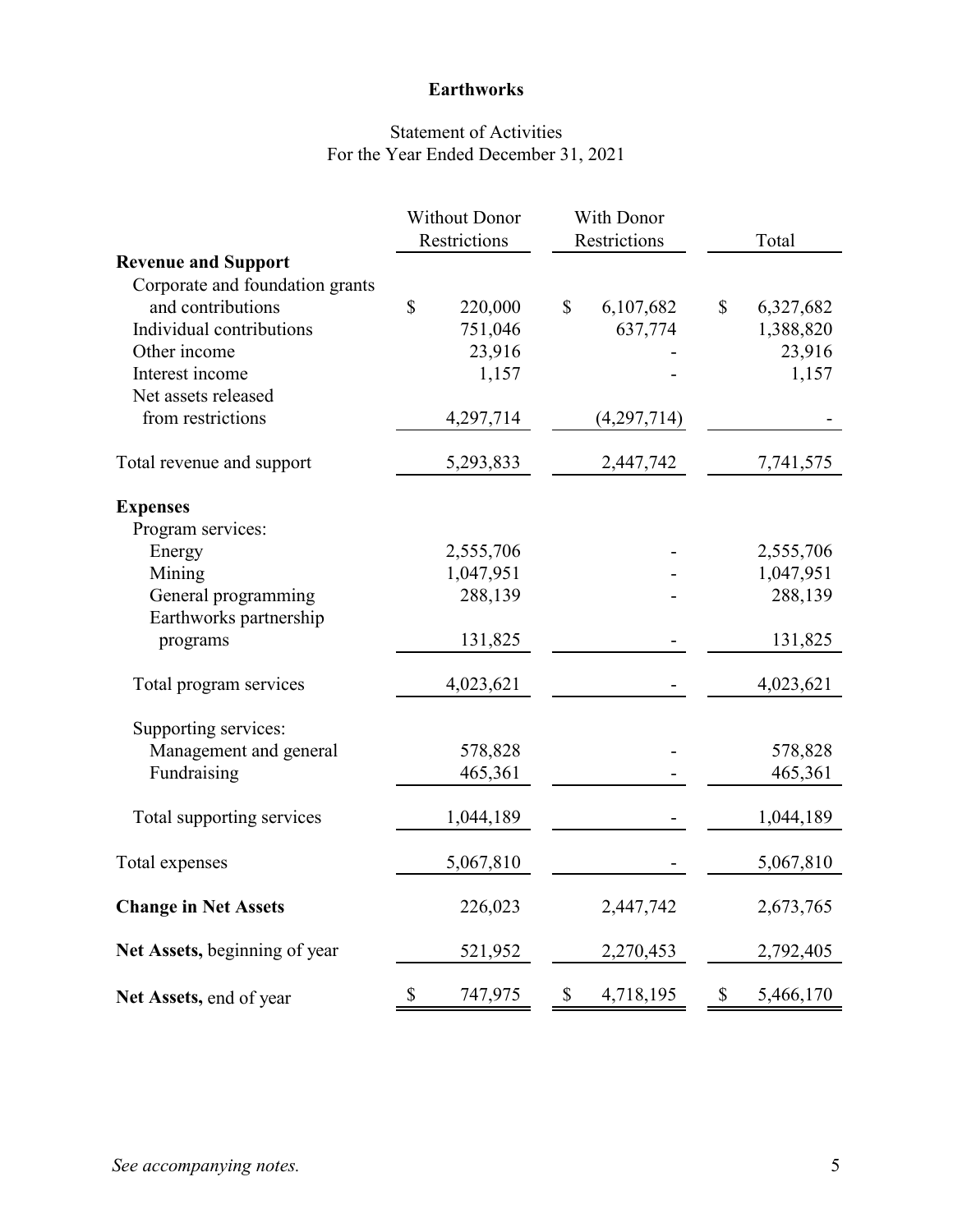## Statement of Activities For the Year Ended December 31, 2020

|                                 | <b>Without Donor</b><br>Restrictions |           |              | With Donor<br>Restrictions |    | Total     |
|---------------------------------|--------------------------------------|-----------|--------------|----------------------------|----|-----------|
| <b>Revenue and Support</b>      |                                      |           |              |                            |    |           |
| Corporate and foundation grants |                                      |           |              |                            |    |           |
| and contributions               | \$                                   | 223,125   | $\mathbb{S}$ | 2,630,280                  | \$ | 2,853,405 |
| Individual contributions        |                                      | 752,099   |              | 683,548                    |    | 1,435,647 |
| Conditional contributions       |                                      | 254,122   |              |                            |    | 254,122   |
| Government grants               |                                      | 40,000    |              |                            |    | 40,000    |
| Other income                    |                                      | 11,627    |              |                            |    | 11,627    |
| Interest income                 |                                      | 3,127     |              |                            |    | 3,127     |
| Net assets released             |                                      |           |              |                            |    |           |
| from restrictions               |                                      | 3,057,678 |              | (3,057,678)                |    |           |
| Total revenue and support       |                                      | 4,341,778 |              | 256,150                    |    | 4,597,928 |
| <b>Expenses</b>                 |                                      |           |              |                            |    |           |
| Program services:               |                                      |           |              |                            |    |           |
| Energy                          |                                      | 1,907,651 |              |                            |    | 1,907,651 |
| Mining                          |                                      | 1,016,477 |              |                            |    | 1,016,477 |
| General programming             |                                      | 292,553   |              |                            |    | 292,553   |
| Earthworks partnership          |                                      |           |              |                            |    |           |
| programs                        |                                      | 148,135   |              |                            |    | 148,135   |
| Total program services          |                                      | 3,364,816 |              |                            |    | 3,364,816 |
| Supporting services:            |                                      |           |              |                            |    |           |
| Management and general          |                                      | 480,709   |              |                            |    | 480,709   |
| Fundraising                     |                                      | 415,245   |              |                            |    | 415,245   |
| Total supporting services       |                                      | 895,954   |              |                            |    | 895,954   |
| Total expenses                  |                                      | 4,260,770 |              |                            |    | 4,260,770 |
| <b>Change in Net Assets</b>     |                                      | 81,008    |              | 256,150                    |    | 337,158   |
| Net Assets, beginning of year   |                                      | 440,944   |              | 2,014,303                  |    | 2,455,247 |
| Net Assets, end of year         | \$                                   | 521,952   | \$           | 2,270,453                  | \$ | 2,792,405 |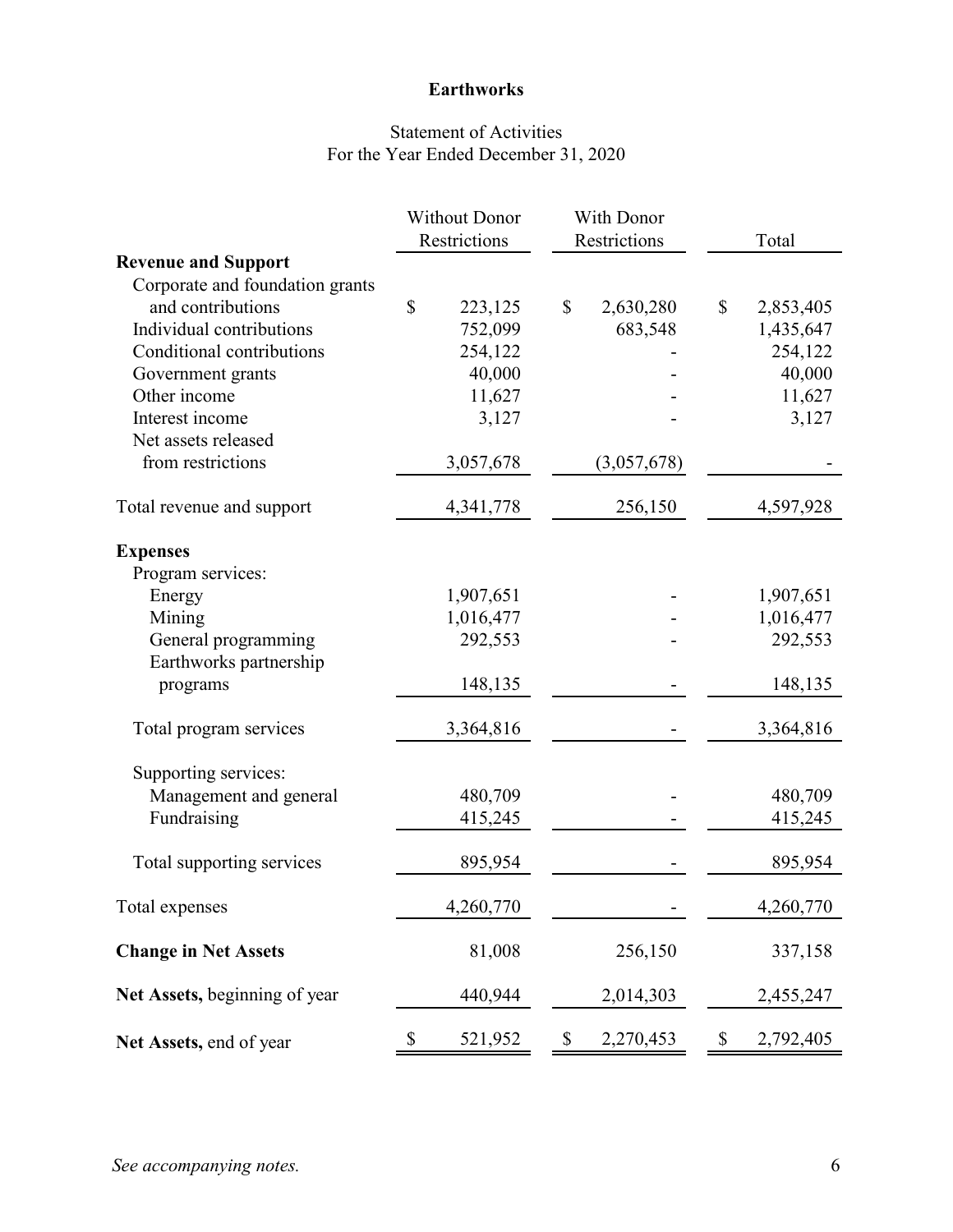#### Statement of Functional Expenses For the Year Ended December 31, 2021

|                                   | Program Services          |                |                          |                                       | <b>Supporting Services</b>   |                           |                          |                                 |                           |
|-----------------------------------|---------------------------|----------------|--------------------------|---------------------------------------|------------------------------|---------------------------|--------------------------|---------------------------------|---------------------------|
|                                   | Energy                    | Mining         | General<br>Programming   | Earthworks<br>Partnership<br>Programs | Total<br>Program<br>Services | Management<br>and General | Fundraising              | Total<br>Supporting<br>Services | Total                     |
| Salaries and related expenses     | 1,327,335<br><sup>S</sup> | 592,746<br>\$  | 121,158<br>\$            | 27,350<br>-S                          | 2,068,589<br>S               | \$<br>269,668             | \$<br>268,251            | 537,919<br>\$                   | 2,606,508<br>\$           |
| Professional fees                 | 204,140                   | 127,766        | 12,773                   | 56,896                                | 401,575                      | 88,956                    | 24,962                   | 113,918                         | 515,493                   |
| Other employee benefits           | 169,543                   | 80,805         | 17,494                   |                                       | 267,842                      | 39,608                    | 38,822                   | 78,430                          | 346,272                   |
| Travel                            | 84,968                    | 4,789          | $\overline{\phantom{a}}$ | 17,198                                | 106,955                      | 91                        | 1,003                    | 1,094                           | 108,049                   |
| Occupancy expenses                | 67,839                    | 34,149         | 6,110                    |                                       | 108,098                      | 11,766                    | 13,349                   | 25,115                          | 133,213                   |
| Payroll taxes                     | 103,880                   | 48,302         | 10,177                   | 2,098                                 | 164,457                      | 22,372                    | 22,289                   | 44,661                          | 209,118                   |
| Grants and assistance             | 159,955                   | 93,283         | 4,335                    | 5,095                                 | 262,668                      | $\overline{\phantom{a}}$  |                          |                                 | 262,668                   |
| Printing, design, and duplication | 12,126                    | 11,177         | 44,959                   | 3,569                                 | 71,831                       | 1,966                     | 35,600                   | 37,566                          | 109,397                   |
| Retirement plan contributions     | 38,331                    | 22,136         | 4,779                    |                                       | 65,246                       | 10,880                    | 10,702                   | 21,582                          | 86,828                    |
| Postage and delivery              | 6,172                     | 490            | 2,117                    | 730                                   | 9,509                        | 359                       | 13,845                   | 14,204                          | 23,713                    |
| Telecommunications                | 18,756                    | 9,416          | 1,358                    | 1,221                                 | 30,751                       | 4,150                     | 5,104                    | 9,254                           | 40,005                    |
| Advertising                       | 129,496                   | 105            | 14,605                   | 5,000                                 | 149,206                      |                           |                          |                                 | 149,206                   |
| Video and photo                   | 14,163                    |                |                          |                                       | 14,163                       |                           |                          |                                 | 14,163                    |
| Supplies                          | 26,714                    | 12,770         | 5,055                    | 2,399                                 | 46,938                       | 12,828                    | 1,687                    | 14,515                          | 61,453                    |
| Conferences and meetings          | 66,782                    | 452            | 4,706                    |                                       | 71,940                       |                           |                          |                                 | 71,940                    |
| Depreciation and amortization     | 68,855                    | 3,296          | 716                      |                                       | 72,867                       | 1,432                     | 1,433                    | 2,865                           | 75,732                    |
| Equipment rental and maintenance  | 15,109                    | 307            | 67                       |                                       | 15,483                       | 134                       | 134                      | 268                             | 15,751                    |
| Insurance                         | 7,386                     |                |                          | 857                                   | 8,243                        | 14,539                    | $\overline{\phantom{a}}$ | 14,539                          | 22,782                    |
| Web and E-Advocacy                | 3,131                     | 803            | 35,872                   | 9,277                                 | 49,083                       | 64                        | 64                       | 128                             | 49,211                    |
| Employee recruiting and training  | 6,123                     | 1,290          | 305                      |                                       | 7,718                        | 85,544                    | 295                      | 85,839                          | 93,557                    |
| Bank charges and fees             |                           | 990            |                          |                                       | 990                          | 7,342                     | $\overline{\phantom{a}}$ | 7,342                           | 8,332                     |
| Publication and subscriptions     | 24,902                    | 2,480          | 1,553                    | 125                                   | 29,060                       | 792                       | 13,359                   | 14,151                          | 43,211                    |
| Payroll expenses                  |                           |                |                          |                                       |                              | 6,337                     |                          | 6,337                           | 6,337                     |
| Membership dues                   |                           |                |                          |                                       |                              |                           | 2,405                    | 2,405                           | 2,405                     |
| State registration fees           |                           | 399            |                          | 10                                    | 409                          |                           | 12,057                   | 12,057                          | 12,466                    |
| <b>Total Expenses</b>             | 2,555,706                 | 1,047,951<br>S | 288,139                  | 131,825<br>S                          | 4,023,621<br><sup>\$</sup>   | 578,828<br>S              | 465,361                  | 1,044,189                       | 5,067,810<br><sup>S</sup> |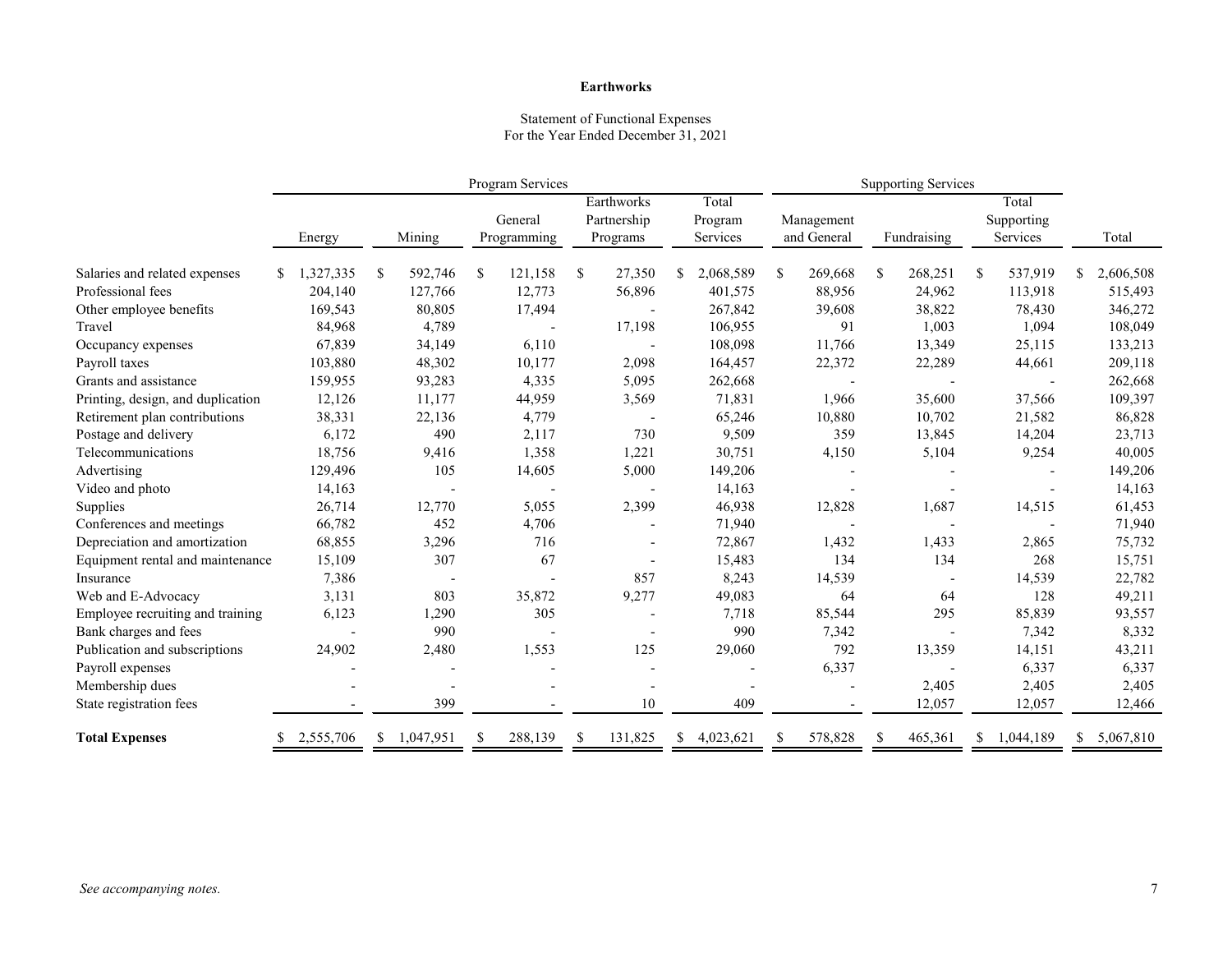#### Statement of Functional Expenses For the Year Ended December 31, 2020

|                                   | Program Services |                 |                        |                                       | <b>Supporting Services</b>   |                           |                          |                                 |                 |
|-----------------------------------|------------------|-----------------|------------------------|---------------------------------------|------------------------------|---------------------------|--------------------------|---------------------------------|-----------------|
|                                   | Energy           | Mining          | General<br>Programming | Earthworks<br>Partnership<br>Programs | Total<br>Program<br>Services | Management<br>and General | Fundraising              | Total<br>Supporting<br>Services | Total           |
| Salaries and related expenses     | 1,080,219<br>S.  | 552,275<br>\$   | 161,390<br>\$          | 27,350<br>\$                          | 1,821,234<br>S               | <sup>\$</sup><br>182,741  | \$<br>243,972            | 426,713<br>\$                   | 2,247,947<br>S. |
| Professional fees                 | 163,564          | 173,545         | 10,285                 | 90,418                                | 437,812                      | 172,630                   | 23,371                   | 196,001                         | 633,813         |
| Other employee benefits           | 171,817          | 87,445          | 26,425                 |                                       | 285,687                      | 30,444                    | 40,978                   | 71,422                          | 357,109         |
| Travel                            | 42,169           | 6,833           | 2,636                  | 1,689                                 | 53,327                       | 1,204                     | 2,554                    | 3,758                           | 57,085          |
| Occupancy expenses                | 66,801           | 35,019          | 8,293                  | 3,200                                 | 113,313                      | 9,478                     | 13,033                   | 22,511                          | 135,824         |
| Payroll taxes                     | 85,939           | 44,902          | 13,308                 | 2,093                                 | 146,242                      | 15,967                    | 20,242                   | 36,209                          | 182,451         |
| Grants and assistance             | 68,774           | 54,165          | 6,314                  | 1,200                                 | 130,453                      |                           |                          |                                 | 130,453         |
| Printing, design, and duplication | 19,336           | 3,843           | 15,242                 | 10                                    | 38,431                       | 5,005                     | 21,297                   | 26,302                          | 64,733          |
| Retirement plan contributions     | 28,114           | 16,298          | 5,951                  |                                       | 50,363                       | 6,676                     | 8,966                    | 15,642                          | 66,005          |
| Postage and delivery              | 1,784            | 496             | 987                    | 322                                   | 3,589                        | 527                       | 9,607                    | 10,134                          | 13,723          |
| Telecommunications                | 19,651           | 10,210          | 1,313                  | 1,299                                 | 32,473                       | 2,243                     | 2,673                    | 4,916                           | 37,389          |
| Advertising                       | 721              | 2,335           |                        |                                       | 3,056                        |                           |                          |                                 | 3,056           |
| Video and photo                   | 27,988           |                 |                        |                                       | 27,988                       |                           |                          |                                 | 27,988          |
| Supplies                          | 21,156           | 13,057          | 6,062                  | 7,948                                 | 48,223                       | 2,442                     | 1,996                    | 4,438                           | 52,661          |
| Conferences and meetings          | 861              | 733             |                        | 921                                   | 2,515                        |                           |                          |                                 | 2,515           |
| Depreciation and amortization     | 83,950           | 6,632           | 1,857                  |                                       | 92,439                       | 2,123                     | 2,918                    | 5,041                           | 97,480          |
| Equipment rental and maintenance  | 797              | 407             | 114                    |                                       | 1,318                        | 130                       | 179                      | 309                             | 1,627           |
| Insurance                         | 6,016            |                 |                        | 871                                   | 6,887                        | 8,004                     |                          | 8,004                           | 14,891          |
| Web and E-Advocacy                | 4,388            | 1,260           | 12,188                 | 9,430                                 | 27,266                       | 40                        | 56                       | 96                              | 27,362          |
| Employee recruiting and training  | 4,797            | 1,116           | 3,552                  |                                       | 9,465                        | 27,073                    | 1,114                    | 28,187                          | 37,652          |
| Bank charges and fees             | 90               | 755             |                        | 555                                   | 1,400                        | 6,564                     |                          | 6,564                           | 7,964           |
| Publication and subscriptions     | 8,659            | 4,752           | 16,636                 | 533                                   | 30,580                       | 384                       | 6,872                    | 7,256                           | 37,836          |
| Payroll expenses                  |                  |                 |                        |                                       |                              | 6,934                     |                          | 6,934                           | 6,934           |
| Membership dues                   | 60               |                 |                        |                                       | 60                           |                           | 637                      | 637                             | 697             |
| State registration fees           |                  | 399             |                        |                                       | 399                          | 100                       | 14,780                   | 14,880                          | 15,279          |
| Miscellaneous expenses            |                  |                 |                        | 296                                   | 296                          |                           |                          |                                 | 296             |
| <b>Total Expenses</b>             | 1.907.651        | \$<br>1.016.477 | 292,553                | 148,135<br>\$                         | S.<br>3,364,816              | S<br>480,709              | <sup>\$</sup><br>415,245 | \$<br>895,954                   | \$<br>4,260,770 |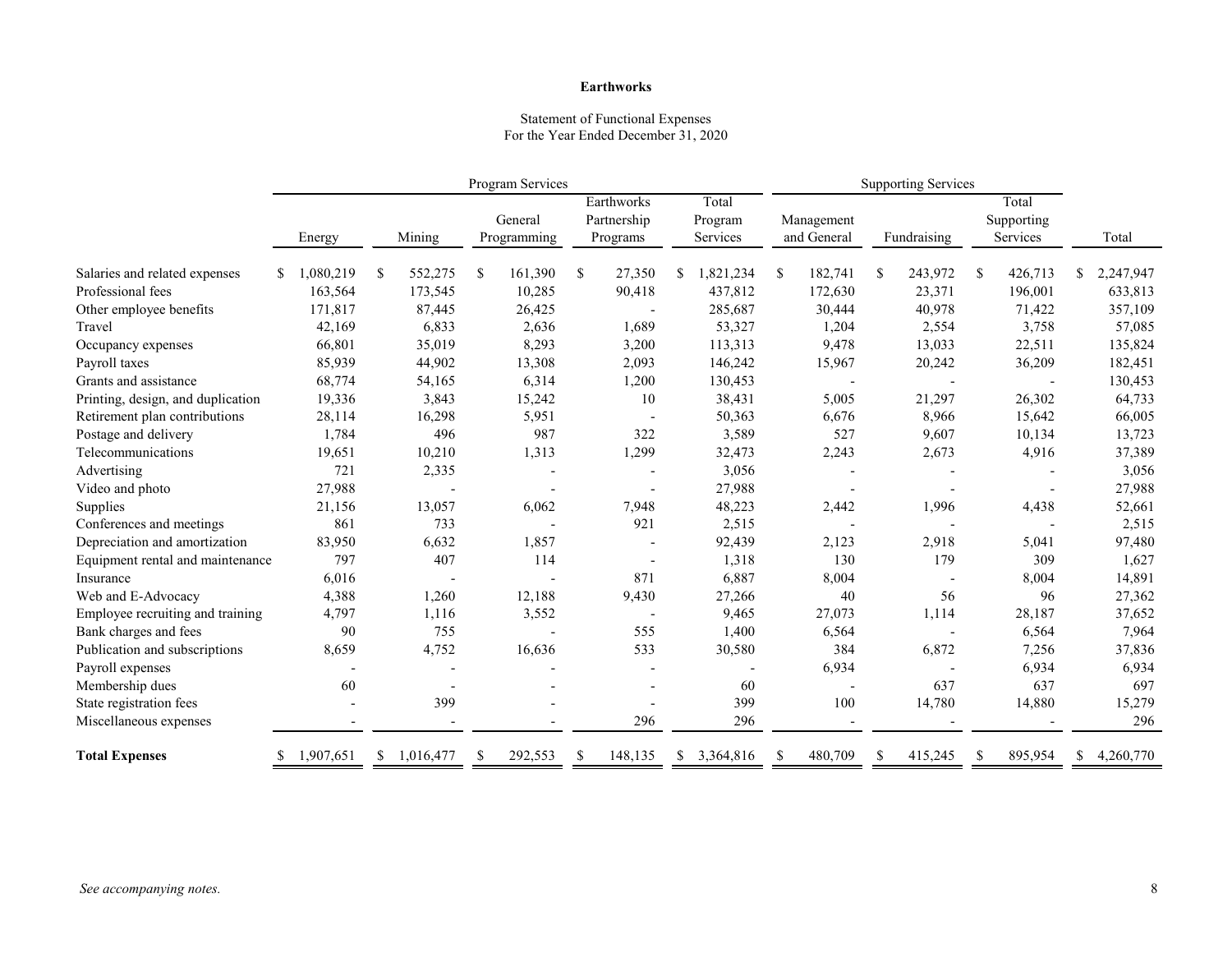## Statements of Cash Flows For the Years Ended December 31, 2021 and 2020

|                                                  |    | 2021       | 2020 |           |  |
|--------------------------------------------------|----|------------|------|-----------|--|
| <b>Cash Flows from Operating Activities</b>      |    |            |      |           |  |
| Change in net assets                             | \$ | 2,673,765  | \$   | 337,158   |  |
| Adjustments to reconcile change in net assets to |    |            |      |           |  |
| net cash provided by operating activities:       |    |            |      |           |  |
| Depreciation and amortization on property and    |    |            |      |           |  |
| equipment, and website development               |    | 75,732     |      | 97,765    |  |
| Change in operating assets and liabilities:      |    |            |      |           |  |
| Decrease (increase) in:                          |    |            |      |           |  |
| Grants and contributions receivable              |    | 207,894    |      | (116,766) |  |
| Accounts receivable                              |    | (2,500)    |      |           |  |
| Due from affiliate                               |    | (46,952)   |      | 4,896     |  |
| Prepaid expenses                                 |    | (2, 287)   |      | (43, 720) |  |
| Increase (decrease) in:                          |    |            |      |           |  |
| Accounts payable and accrued expenses            |    | 115,156    |      | 51,319    |  |
| Deferred revenue                                 |    | 300,000    |      |           |  |
| Net cash provided by operating activities        |    | 3,320,808  |      | 330,652   |  |
| <b>Cash Flows from Investing Activities</b>      |    |            |      |           |  |
| Purchases of website development                 |    | (53,035)   |      |           |  |
| Proceeds from sale of property and equipment     |    | 721        |      |           |  |
| Purchases of property and equipment              |    | (126, 607) |      | (28, 303) |  |
| Net cash used in investing activities            |    | (178, 921) |      | (28, 303) |  |
| <b>Net Increase in Cash and Cash Equivalents</b> |    | 3,141,887  |      | 302,349   |  |
| Cash and Cash Equivalents, beginning of year     |    | 2,131,271  |      | 1,828,922 |  |
| Cash and Cash Equivalents, end of year           | \$ | 5,273,158  | \$   | 2,131,271 |  |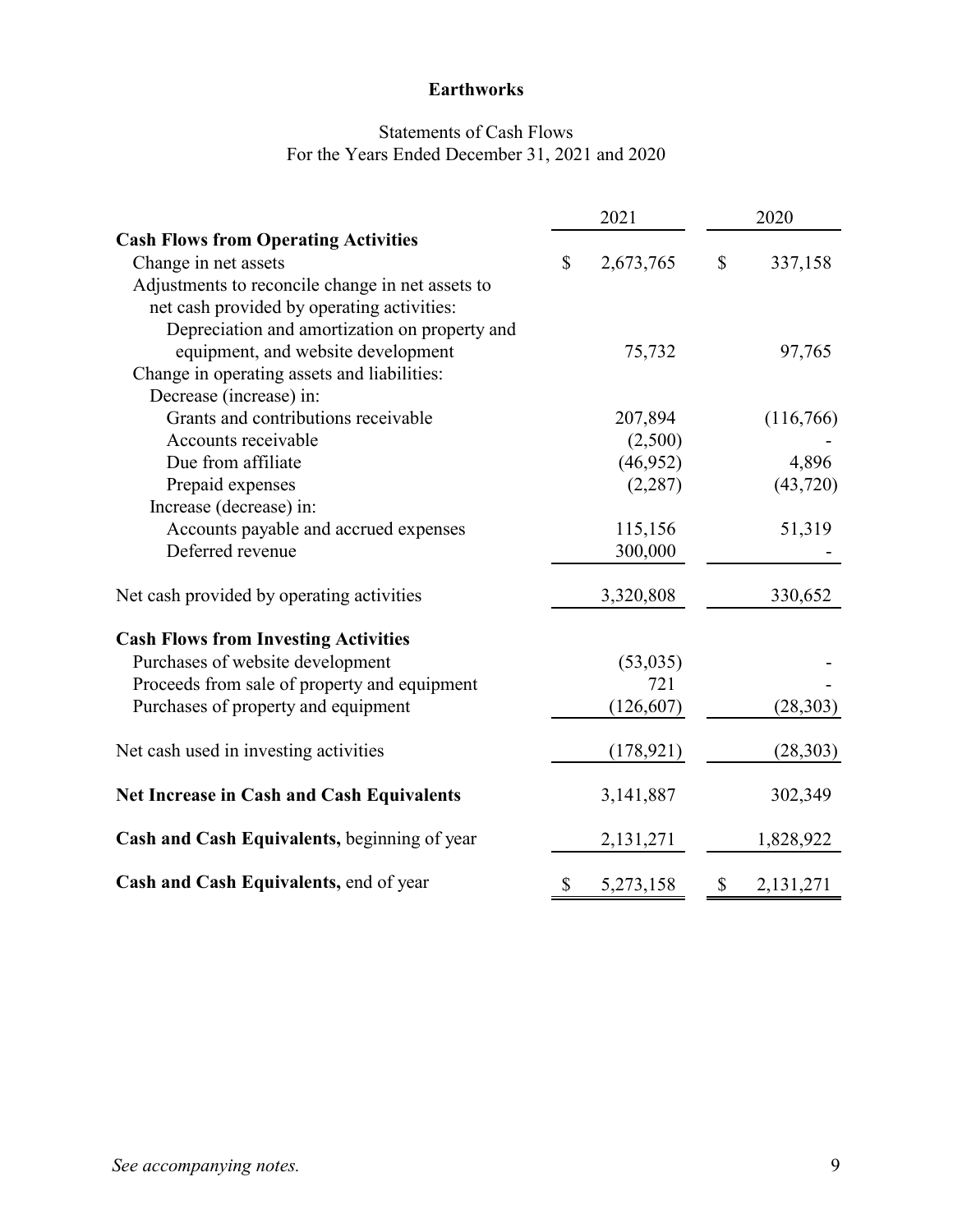Notes to Financial Statements December 31, 2021 and 2020

### **1. Nature of Operations**

Earthworks is a nonprofit organization dedicated to protecting communities and the environment from the impacts of irresponsible mineral and energy development while seeking sustainable solutions. Earthworks' operations are primarily funded by grants and contributions from foundations and individuals.

## **2. Summary of Significant Accounting Policies**

### Basis of Accounting and Presentation

Earthworks' financial statements are prepared on the accrual basis of accounting. Net assets are reported based on the presence or absence of donor-imposed restrictions, as follows:

- *Net Assets Without Donor Restrictions* Net assets available for use in general operations and not subject to donor (or certain grantor) restrictions. The governing Board has designated, from net assets without donor restrictions, net assets for an operating reserve.
- *Net Assets With Donor Restrictions* Net assets subject to donor- (or certain grantor-) imposed restrictions. Earthworks reports contributions and grants restricted by donors as increases in net assets without donor restrictions if the restrictions expire (that is, when a stipulated time restriction ends or purpose restriction is accomplished) in the reporting period in which the revenue is recognized. All other donor-restricted contributions are reported as increases in net assets with donor restrictions, depending on the nature of the restrictions. When a restriction expires, net assets with donor restrictions are reclassified to net assets without donor restrictions and reported in the statements of activities as net assets released from restrictions.

## Cash Equivalents

Earthworks considers as cash equivalents all cash in banks, short-term certificates of deposit, money market funds, and all highly liquid instruments with a maturity period of 90 days or less at the time of purchase.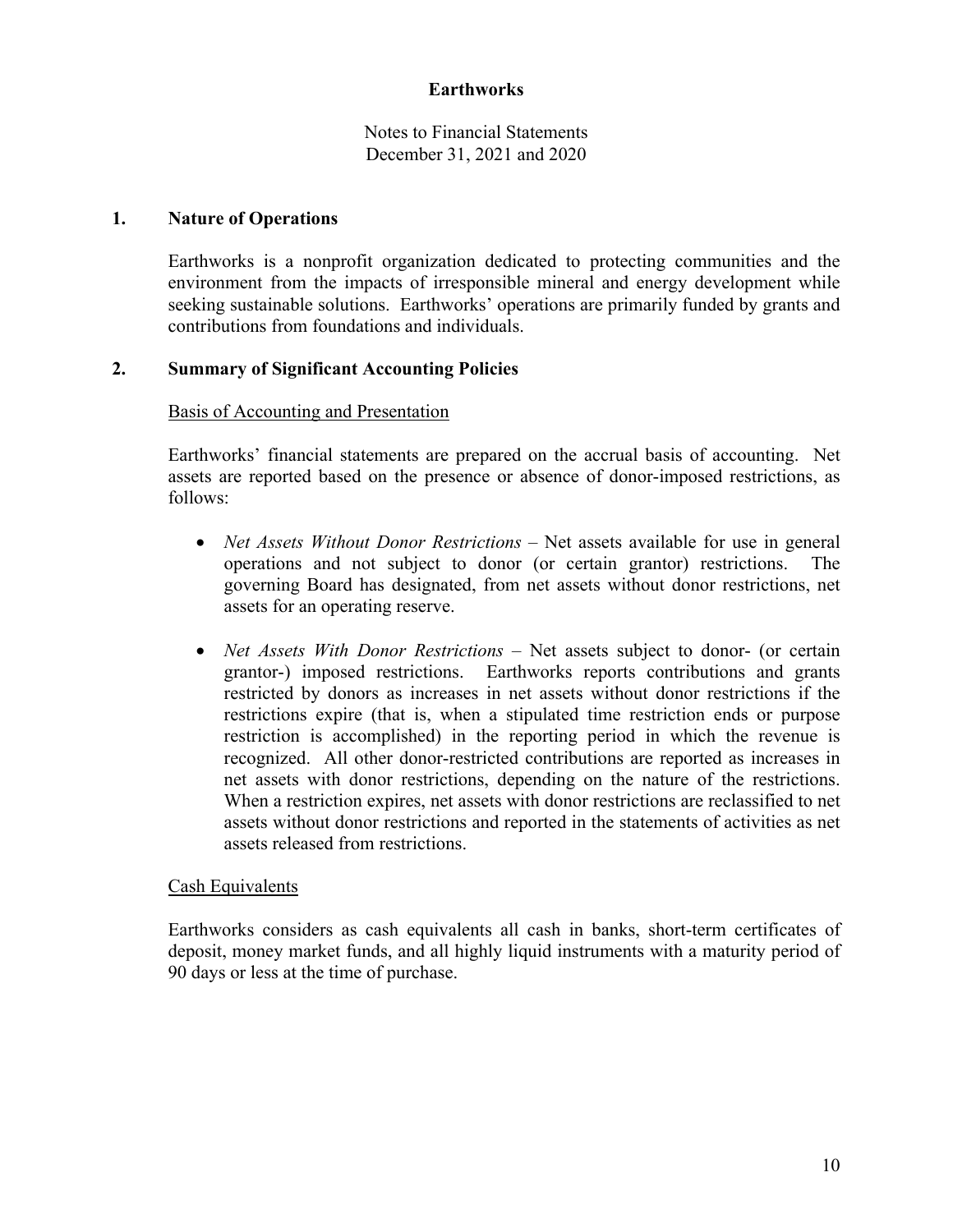Notes to Financial Statements December 31, 2021 and 2020

## **2. Summary of Significant Accounting Policies (continued)**

### Grants and Contributions Receivable

Grants and contributions receivable represent unconditional amounts committed to Earthworks. All grants and contributions receivable are deemed to be fully collectible, and are reflected at either net realizable value or at net present value based on projected cash flows. No discount was recorded on multi-year receivables at December 31, 2020 due to immateriality, and all receivables are due within one year at December 31, 2021. Earthworks provides an allowance for uncollectability using the allowance method, which is based on management's judgment considering historical information. Accounts are individually analyzed for collectability, and will be reserved based on individual evaluation and specific circumstances. When all collection efforts have been exhausted, the accounts are written-off against the related allowance. At December 31, 2021 and 2020, all amounts are deemed to be fully collectible, and no allowance is deemed necessary.

### Accounts Receivable

Accounts receivable are reflected at net realizable value, and represent amounts due from performance obligations. All accounts receivable are deemed to be fully collectible at December 31, 2021 and 2020. There is no allowance for doubtful accounts recorded at December 31, 2021 and 2020, as management deems all amounts to be fully collectible.

#### Property and Equipment

Property and equipment valued at greater than \$1,000 with a useful life of more than one year are recorded at cost. Depreciation and amortization is computed using the straightline method over the estimated useful lives of the related assets, which range from three to seven years. Leasehold improvements are amortized on a straight-line basis over the shorter of their estimated useful lives or the related lease terms. Expenditures for major repairs and improvements are capitalized, while expenditures for minor repairs and maintenance are expensed when incurred.

#### Website Development

Website development consists of costs related to the design and development of Earthworks' website, net of accumulated amortization. Amortization is computed over an estimated useful life of three years. Costs related to the planning stages of the website development projects, as well as ongoing website operating and support costs, are expensed as incurred.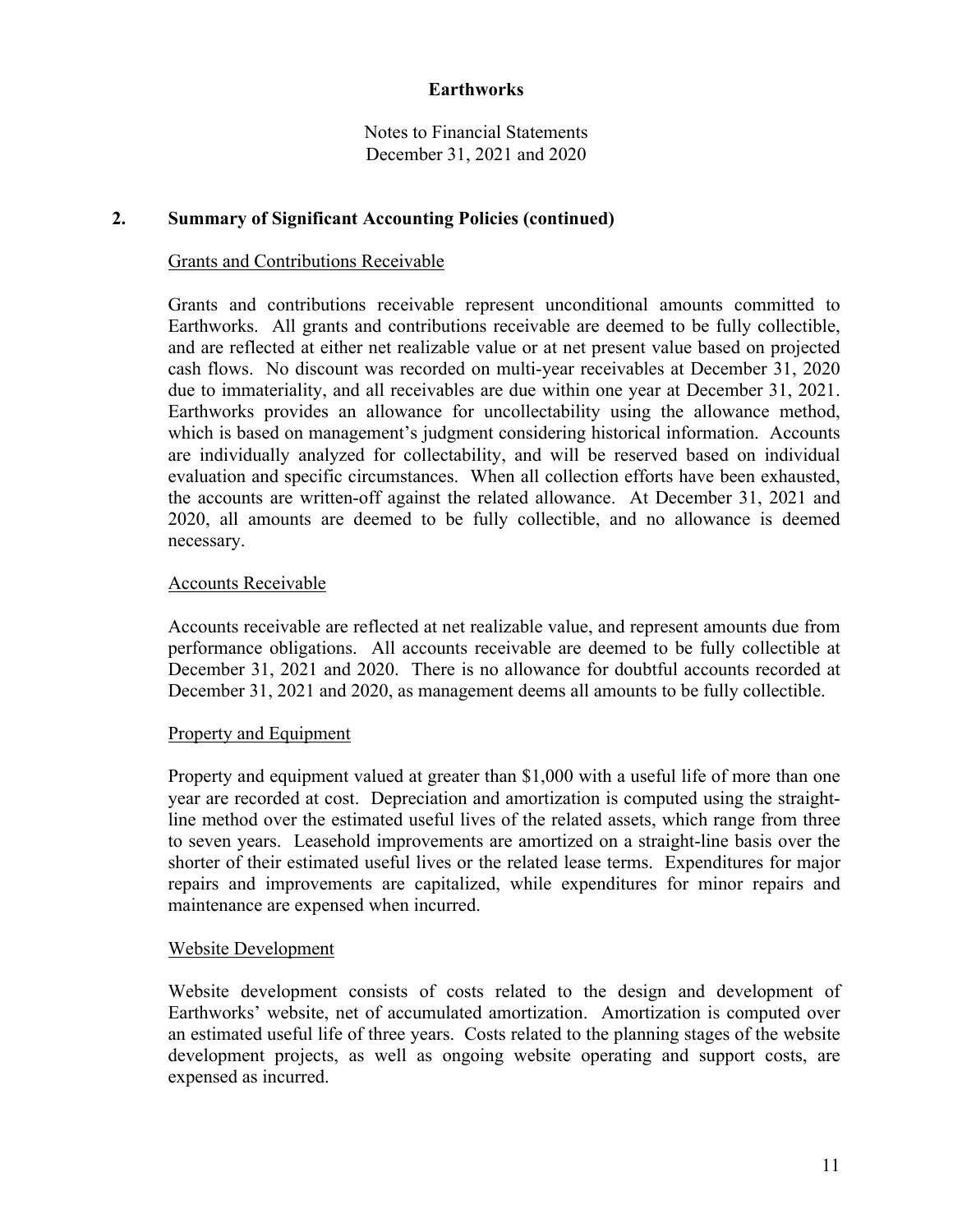Notes to Financial Statements December 31, 2021 and 2020

## **2. Summary of Significant Accounting Policies (continued)**

## Revenue Recognition

### *Revenue Accounted for in Accordance with Contribution Accounting*

Grants and contributions that are nonreciprocal are recognized as revenue when cash, securities, or other assets; an unconditional promise to give; or a notification of a beneficial interest is received. Earthworks reports gifts of cash and other assets as restricted support if they are received or promised with donor stipulations that limit the use of the donated funds to one of Earthworks' programs or to a future year. When a donor restriction expires, that is, when a stipulated time restriction ends or purpose restriction is accomplished, net assets with donor restrictions are reclassified to net assets without donor restrictions and reported in the statements of activities as net assets released from restrictions.

Earthworks receives certain promises to give, collected over multiple accounting periods, and classifies the portion receivable in future accounting periods as restricted revenue. Earthworks discounts the promises to give using an appropriate discount rate over the contribution period, if material.

Conditional contributions contain a donor-imposed condition that represents a barrier, such as a milestone, that must be overcome before Earthworks is entitled to the assets transferred or promised. Failure to overcome the barrier gives the donor a right of return of the assets it has transferred or gives the promisor a right of release from its obligation to transfer its assets. Additionally, Earthworks has agreements with a local government. The agreement contains substantial conditions that must be met prior to recognition of revenue. The donor-imposed conditions primarily consist of qualifying expenditures that must be incurred by Earthworks before the governmental agency will reimburse those expenditures. Conditional contributions are recognized as revenue, either with or without donor restrictions, when donor-imposed conditions are substantially met, and any barriers are overcome. Donor restrictions are also satisfied when qualifying expenditures are incurred for the donor-specified program.

At December 31, 2021, \$300,000 is reflected as deferred revenue in the accompanying statement of financial position, as it relates to a milestone that has not yet been achieved by Earthworks in order to recognize the revenue.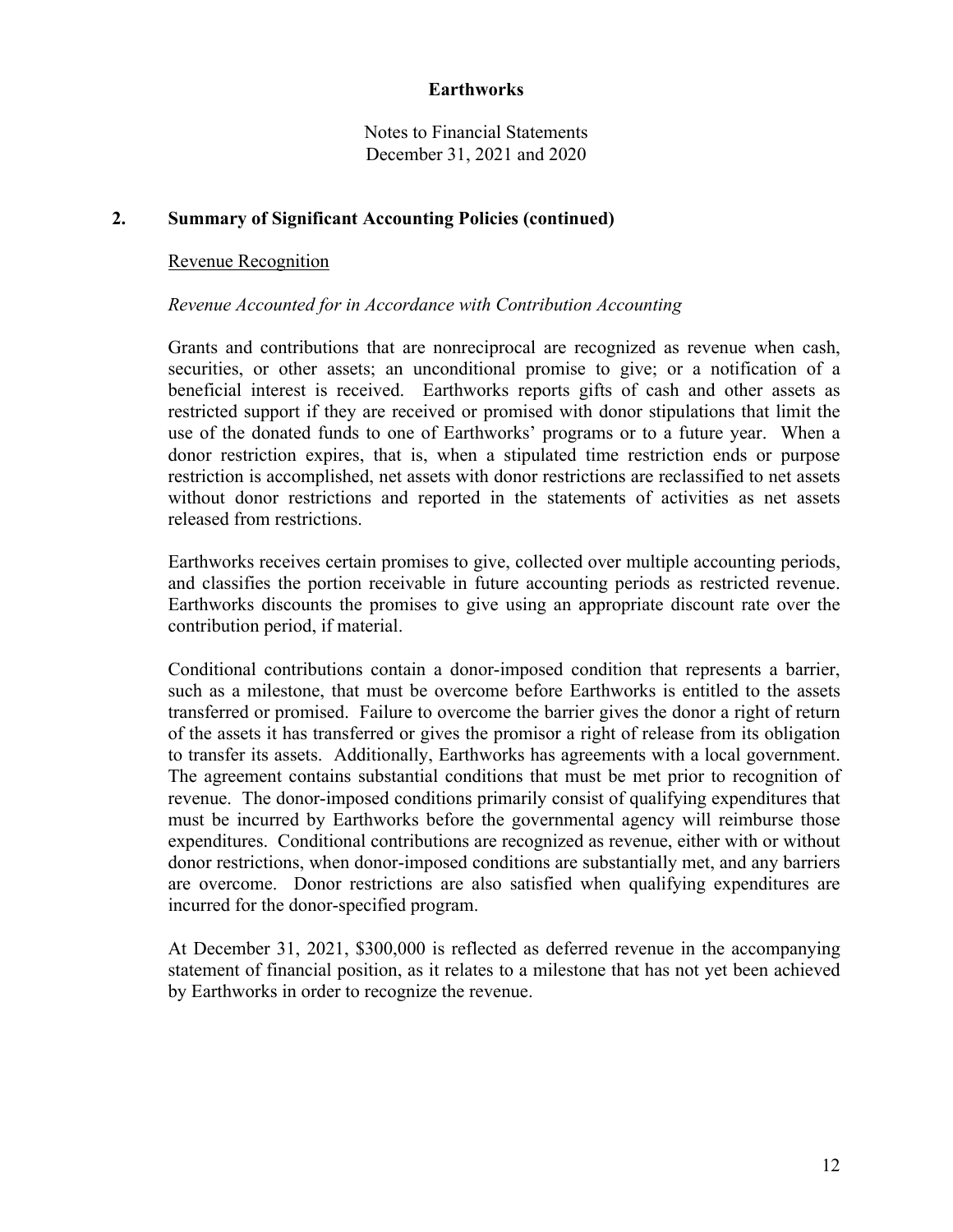Notes to Financial Statements December 31, 2021 and 2020

## **2. Summary of Significant Accounting Policies (continued)**

## Revenue Recognition (continued)

### *Revenue Accounted for as Contracts with Customers*

Revenue is recognized when Earthworks satisfies a performance obligation by transferring a promised good to, or performing a service for, a customer. The amount of revenue recognized reflects the consideration Earthworks expects to receive in exchange for satisfying distinct performance obligations. If a performance obligation does not meet the criteria to be considered distinct, Earthworks combines it with other performance obligations until a distinct bundle of goods or services exists. Fees or amounts received in advance of satisfying contractual performance obligations are reflected as deferred revenue in the statements of financial position. Revenue is recognized either over time or at the point in time that contractual obligations are met.

Registration fees are revenue for events and services. Revenue is recognized when the events are held and services are provided. Amounts received in advance are deferred and recognized when the performance obligations are met.

#### Functional Allocation of Expenses

The costs of program and supporting services activities have been summarized on a functional basis in the statements of activities. The statements of functional expenses present the natural classification detail of expenses by function. Accordingly, certain costs have been allocated among the programs and supporting services benefited.

#### Use of Estimates

The preparation of financial statements in conformity with accounting principles generally accepted in the United States of America requires management to make estimates and assumptions that affect the amounts reported in the financial statements and accompanying notes. Actual results could differ from those estimates.

#### Advertising Costs

Earthworks expenses advertising costs as incurred. Advertising costs totaled \$149,206 and \$3,056 during the years ended December 31, 2021 and 2020, respectively.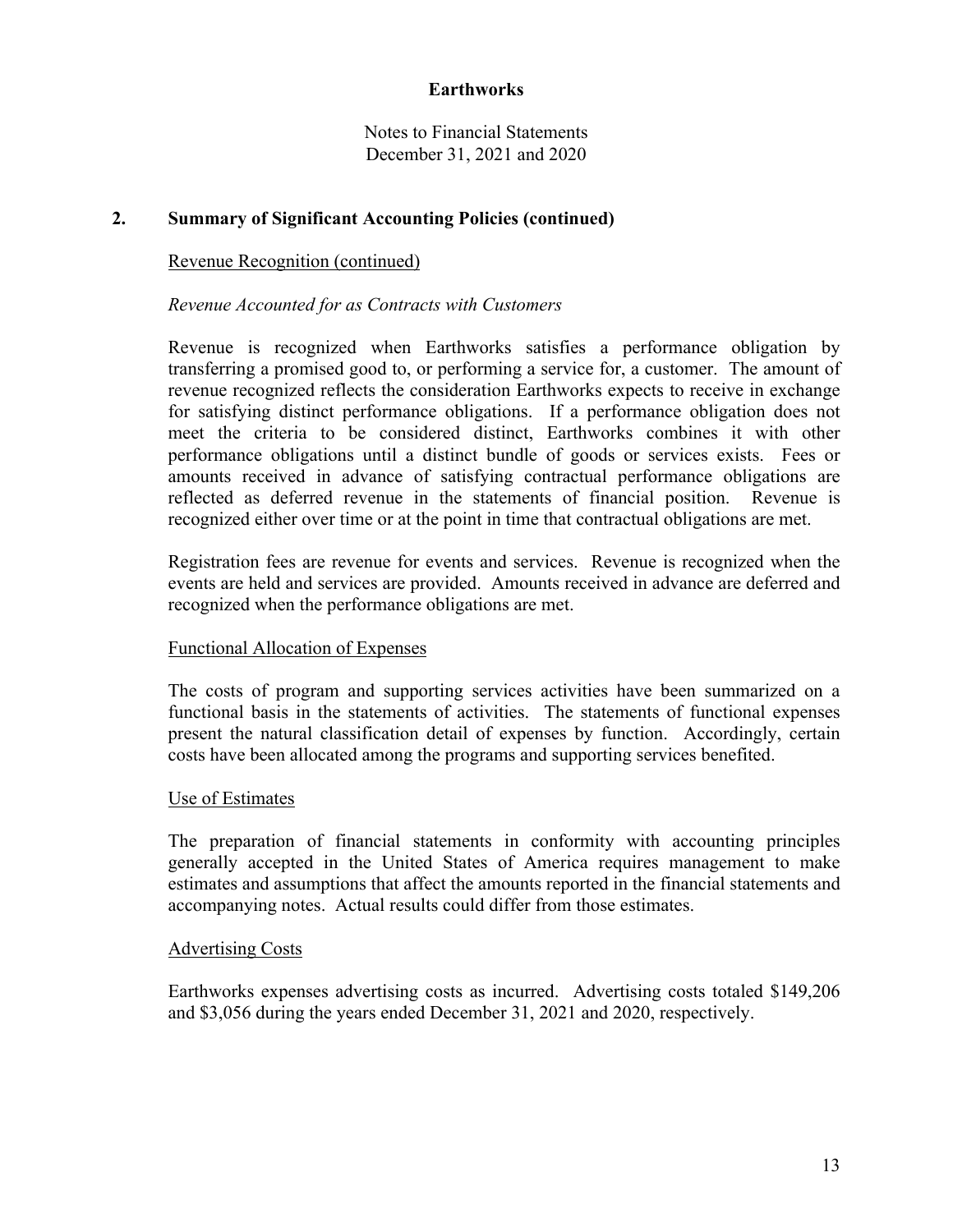Notes to Financial Statements December 31, 2021 and 2020

### **2. Summary of Significant Accounting Policies (continued)**

#### Recently Issued Accounting Pronouncement

In February 2016, the Financial Accounting Standards Board (FASB) issued Accounting Standards Update 2016-02, *Leases.* The update requires a lessee to recognize a right-ofuse asset and lease liability, initially measured at the present value of the lease payments, in its statements of financial position. The guidance also expands the required quantitative and qualitative lease disclosures. The guidance is effective beginning in 2022.

## **Subsequent Events**

In preparing these financial statements, Earthworks has evaluated events and transactions for potential recognition or disclosure through April 8, 2022, the date the financial statements were available to be issued.

## **3. Liquidity and Availability**

Earthworks has a goal to maintain liquid financial assets sufficient to cover 60 days of general expenditures. As part of this liquidity management, Earthworks invests cash and cash equivalents in excess of daily requirements in money market funds and sweep accounts.

Financial assets available for general expenditures, that is, without donor or other restrictions limiting their use, within one year of the statements of financial position date, comprise the following at December 31:

|                                                                    |  | 2021        |    | 2020        |
|--------------------------------------------------------------------|--|-------------|----|-------------|
| Cash and cash equivalents<br>Grants and contributions receivable – |  | 5,273,158   | \$ | 2,131,271   |
| due within one year                                                |  | 454,940     |    | 562,834     |
| Accounts receivable                                                |  | 2,500       |    |             |
| Due from affiliate                                                 |  | 55,324      |    | 8,372       |
| Total financial assets                                             |  | 5,785,922   |    | 2,702,477   |
| Less: net assets with donor restrictions                           |  | (4,718,195) |    | (2,270,453) |
| Total available for general expenditures                           |  | 1,067,727   | S  | 432,024     |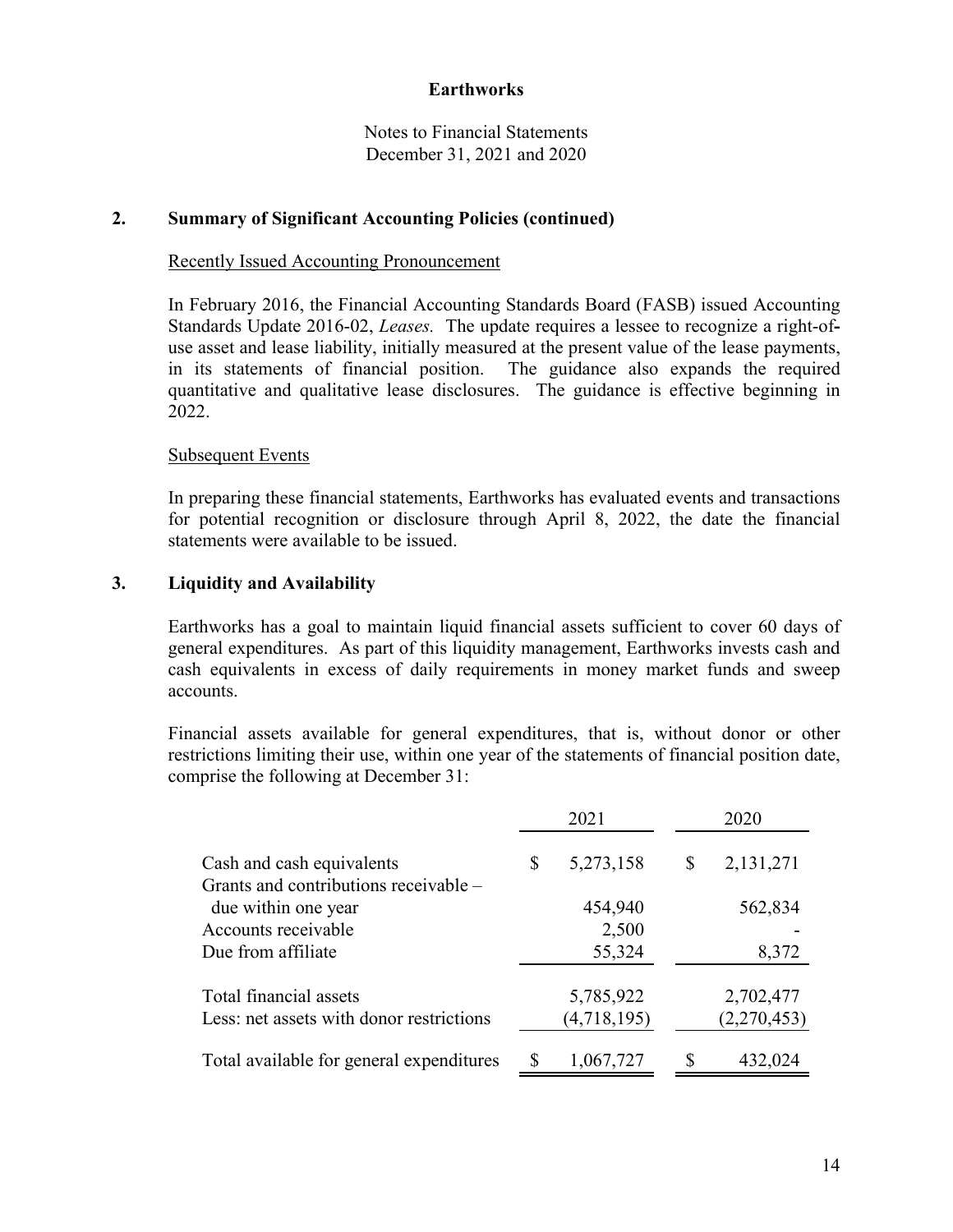Notes to Financial Statements December 31, 2021 and 2020

## **4. Concentrations of Risk**

#### Credit Risk

Financial instruments that potentially subject Earthworks to significant concentrations of credit risk consist of cash and cash equivalents. Earthworks maintains cash deposit and transaction accounts with various financial institutions and these values, from time to time, may exceed insurable limits under the Federal Deposit Insurance Corporation (FDIC). Earthworks has not experienced any credit losses on its cash and cash equivalents to date as it relates to FDIC insurance limits. Management periodically assesses the financial condition of these financial institutions and believes that the risk of any credit loss is minimal.

### Revenue Risk

For the years ended December 31, 2021 and 2020, a substantial portion of Earthworks' revenue was generated from two donors and one donor, respectively. The contributions totaled 34% and 10% of Earthworks' total revenue and support for the years ended December 31, 2021 and 2020, respectively. A potential reduction or change in funding from these donors in the future could significantly impact Earthworks' ability to carry out its current program activities.

## **5. Grants and Contributions Receivable**

Grants and contributions receivable consist of the following at December 31:

|                                                                            | 2021    | 2020 |                    |  |
|----------------------------------------------------------------------------|---------|------|--------------------|--|
| Receivable due in less than one year<br>Receivable due in one to two years | 454,940 |      | 562,834<br>100,000 |  |
| Total grants and contributions receivable                                  | 454,940 |      | 662,834            |  |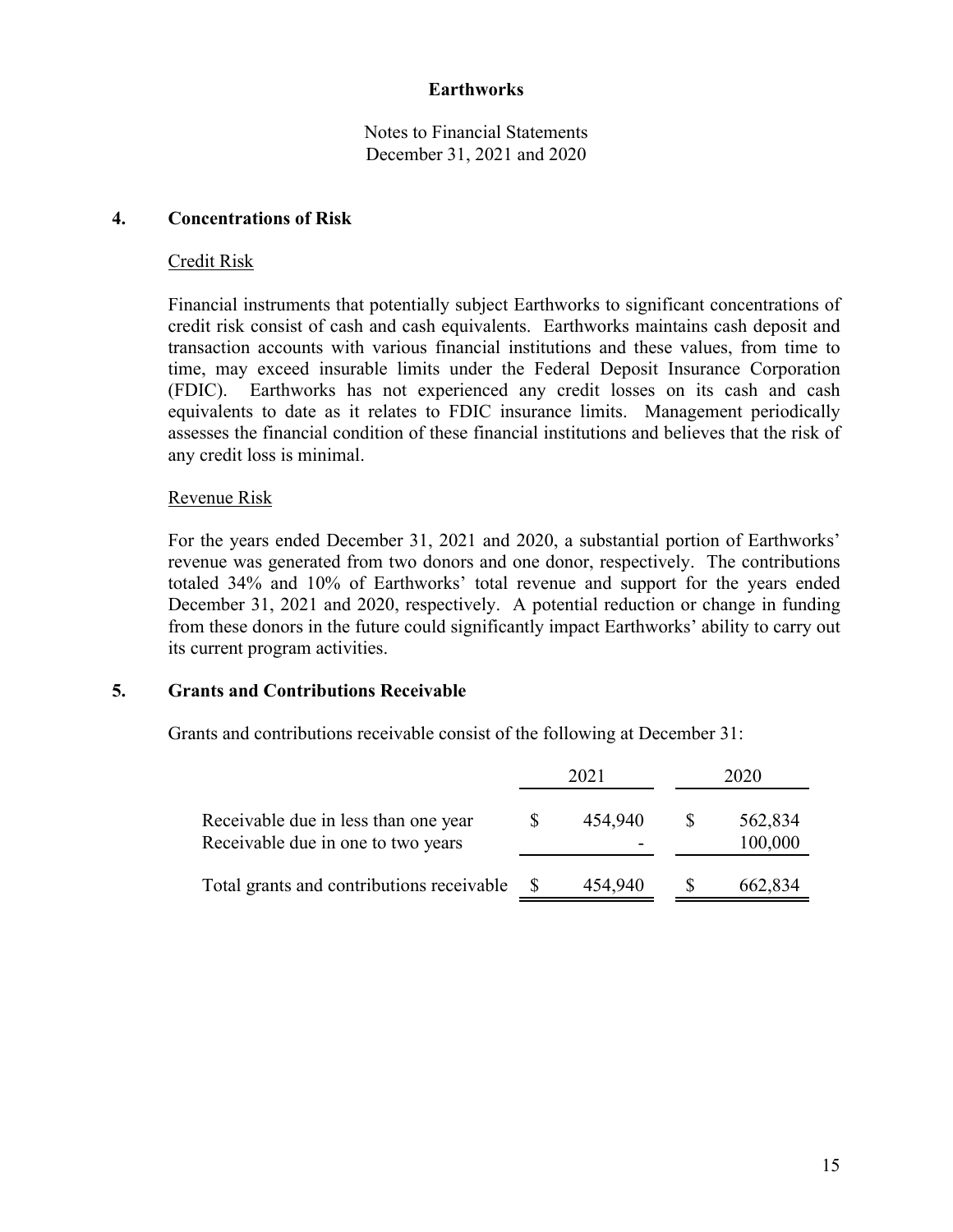Notes to Financial Statements December 31, 2021 and 2020

### **6. Property and Equipment**

Property and equipment consists of the following at December 31:

|                                                                |   | 2021             | 2020 |                  |  |
|----------------------------------------------------------------|---|------------------|------|------------------|--|
| Furniture, computers, and equipment<br>Leasehold improvements  | S | 559,505<br>3,723 | S    | 466,599<br>3,723 |  |
| Total property and equipment<br>Less: accumulated depreciation |   | 563,228          |      | 470,322          |  |
| and amortization                                               |   | (355,091)        |      | (314, 939)       |  |
| Property and equipment, net                                    |   | 208,137          |      | 155,383          |  |

## **7. Website Development**

Intangible assets consist of the following at December 31:

|                                                       | 2021                | 2020 |                     |  |
|-------------------------------------------------------|---------------------|------|---------------------|--|
| Website development<br>Less: accumulated amortization | 84,417<br>(31, 368) |      | 31,368<br>(28, 754) |  |
| Website development, net                              | 53,049              |      | 2,614               |  |

The website capitalized additions during the year ended December 31, 2021 totaled \$53,049, and represent the remaining net book value of the website development at December 31, 2021, as all other amounts are fully amortized. These costs will be amortized over three years once they are placed into service at a future date in 2022, not yet determined as of the date of the financial statements.

## **8. Line of Credit**

Earthworks has an unsecured bank line of credit facility under which it may borrow up to a maximum of \$50,000, repayment of which is due on demand. The bank line of credit is subject to annual renewal. Outstanding balances bear interest at 10%. At December 31, 2021 and 2020, there was no outstanding balance on the bank line of credit.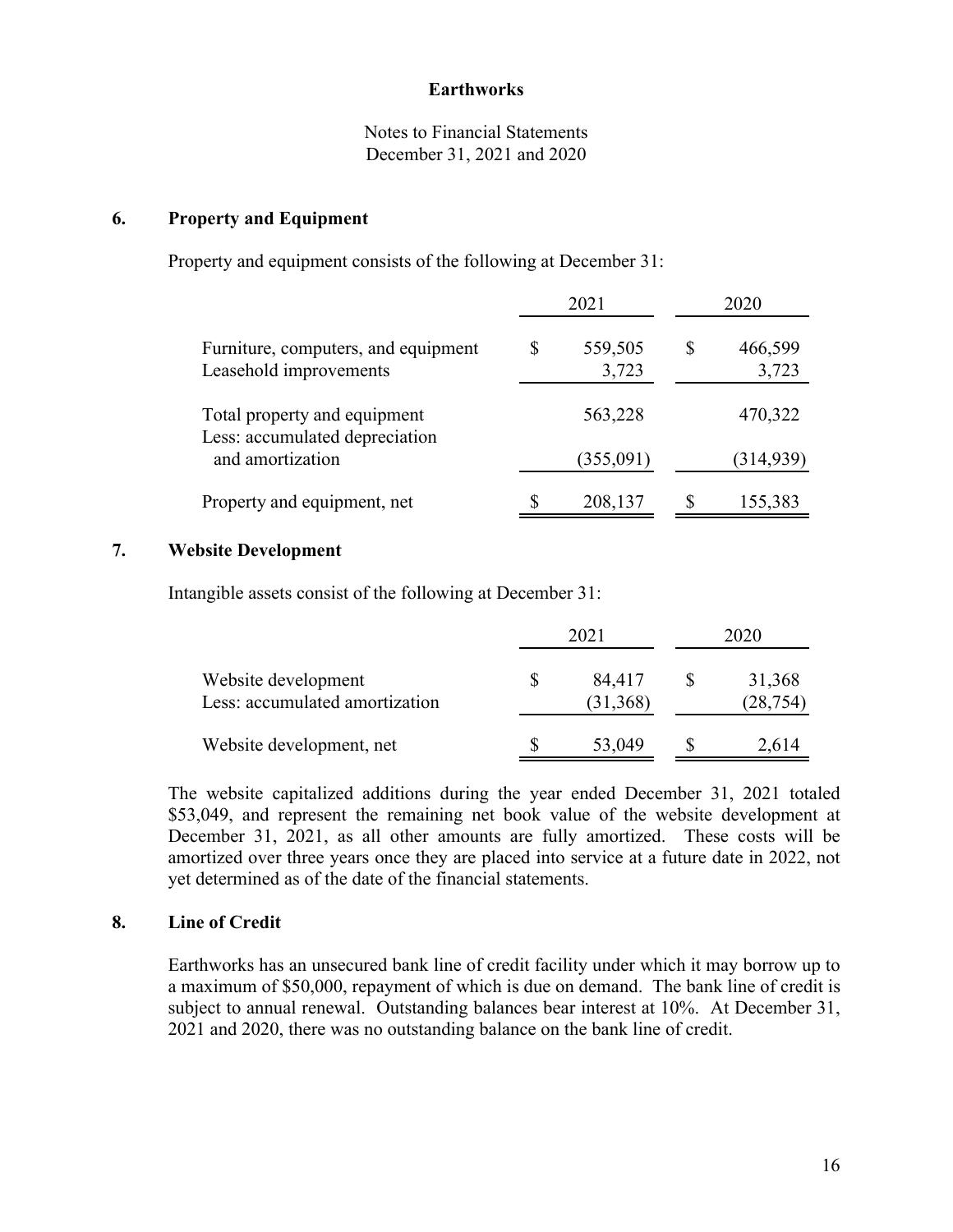Notes to Financial Statements December 31, 2021 and 2020

### **9. Paycheck Protection Program Loan**

On April 17, 2020, Earthworks was granted a loan from a financial institution in the amount of \$244,122, pursuant to the Paycheck Protection Program (PPP) under Division A, Title I of the CARES Act, which was enacted on March 27, 2020. The PPP is a loan designed to provide a direct incentive for small businesses to keep their workers on the payroll through the COVID-19 pandemic, for which Earthworks qualified. After the loans are granted, the Small Business Administration (SBA) will forgive loans if all employee retention criteria are met, and the funds are used for eligible expenses (which primarily consist of payroll costs, costs used to continue group healthcare benefits, rent, and utilities).

The loan was granted to Earthworks on April 17, 2020 in the amount of \$244,122, with terms including a 1.00% fixed interest rate. The loan was scheduled to mature on April 17, 2022.

During 2020, Earthworks expected to meet the PPP loan's eligibility criteria, and concluded that the PPP loan represents, in substance, a grant that is expected to be forgiven and accounts for the PPP loan in accordance with FASB Accounting Standards Codification 958-605, *Not-for-Profit Entities,* as a conditional grant. This conditional grant is not recognized until the conditions are substantially met or explicitly waived. Earthworks initially recorded the cash inflow from the PPP loan as a refundable advance. At December 31, 2020, Earthworks recognized the full amount of \$244,122 as conditional grant revenue.

On February 26, 2021, the SBA approved full forgiveness of the loan, and remitted the forgiveness amount to the financial institution, including applicable interest accruals.

## **10. Net Assets With Donor Restrictions**

Net assets with donor restrictions are purpose restricted for the following programs as of December 31:

|                                          | 2021      | 2020            |
|------------------------------------------|-----------|-----------------|
| Energy                                   | 2,912,234 | \$<br>1,382,600 |
| Mining                                   | 1,587,589 | 786,530         |
| General programming                      | 113,900   | 29,900          |
| Earthworks partnership programs          | 104,472   | 71,423          |
| Total net assets with donor restrictions | 4,718,195 | 2,270,453       |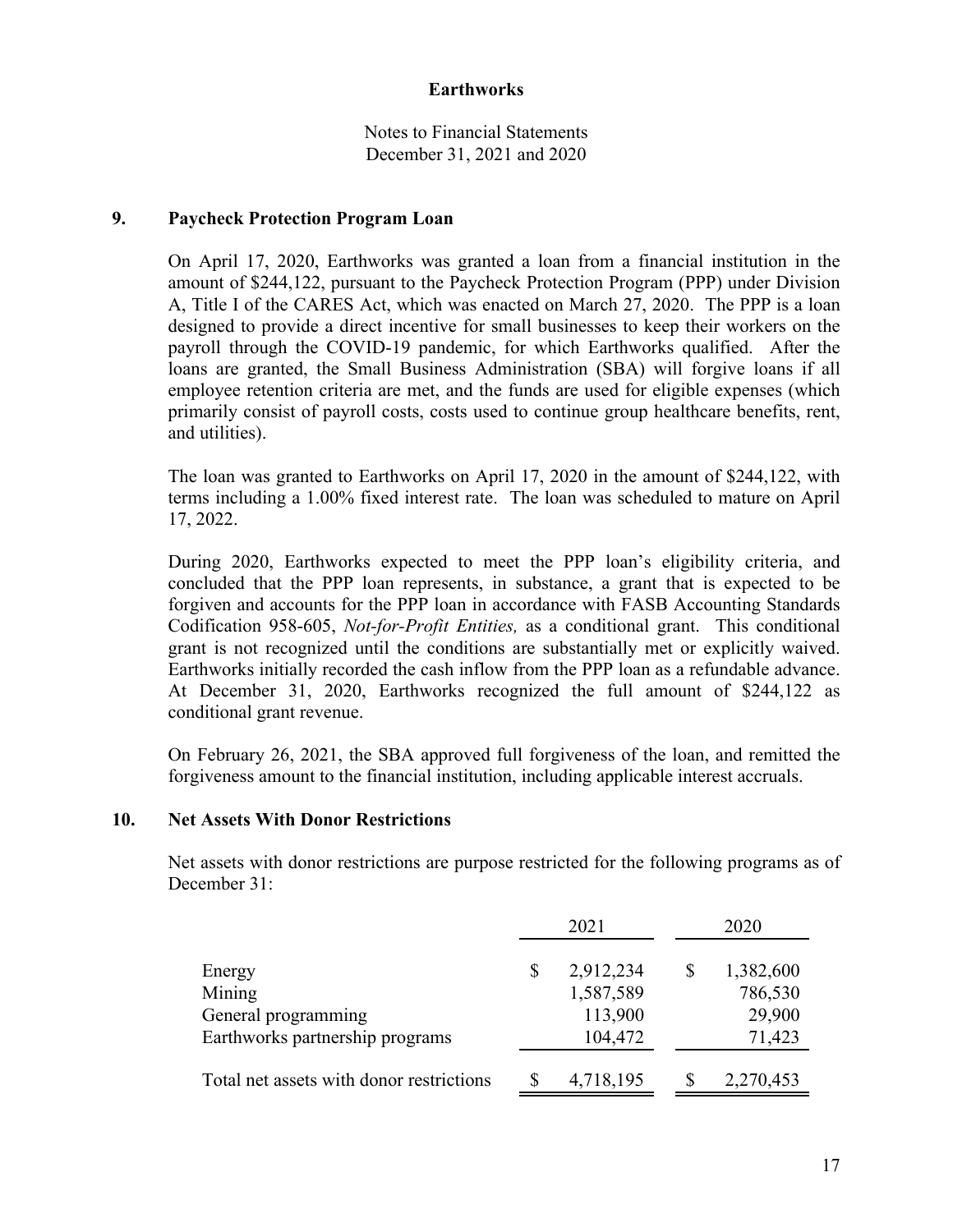Notes to Financial Statements December 31, 2021 and 2020

### **11. Programs**

Earthworks administers the following programs:

- *The Energy Program* includes Earthworks' work on oil, gas, and petrochemicals. This program, also known as the Oil & Gas Accountability Project, works to change federal, state, and local government policy and to support and empower communities impacted by existing and proposed energy extraction, to raise awareness about the impacts of unconventional oil and methane gas, and to reduce the destructive impacts of all forms of energy extraction.
- *The Mining Program* includes efforts in the U.S. and internationally to reform mining policies and practices, including work to ensure that clean energy revolution does not lead to more harmful mining. This program protects communities and special places by stopping mining where it does not belong, reins in the riskiest and dirtiest mining practices, and reforms and defends state, federal, and international policies that protect communities, water, wildlife, oceans, and other natural resources.
- *General Programming* includes Media and Communications, Research and Publications, and Digital Engagement and Advocacy:
	- o *Media and Communications* Press outreach and storytelling to promote and publicize the work of Earthworks and its allies;
	- o *Research and Publications* Analysis and development of policy proposals, research on impacts of mining and energy extraction, and publishing fact sheets, reports, and information;
	- o *Digital Engagement and Advocacy*  Outreach, engagement, and advocacy using digital tools, providing information to the public and Earthworks members, and responding to inquiries.
- *Earthworks Partnership Programs*  Earthworks provides back-office services (including payroll, accounting, and administration), a legal framework, and capacity building support to a variety of small programs (single staff or volunteer only organizations) that share its mission of protecting communities and the environment from the negative impacts of mineral and energy development.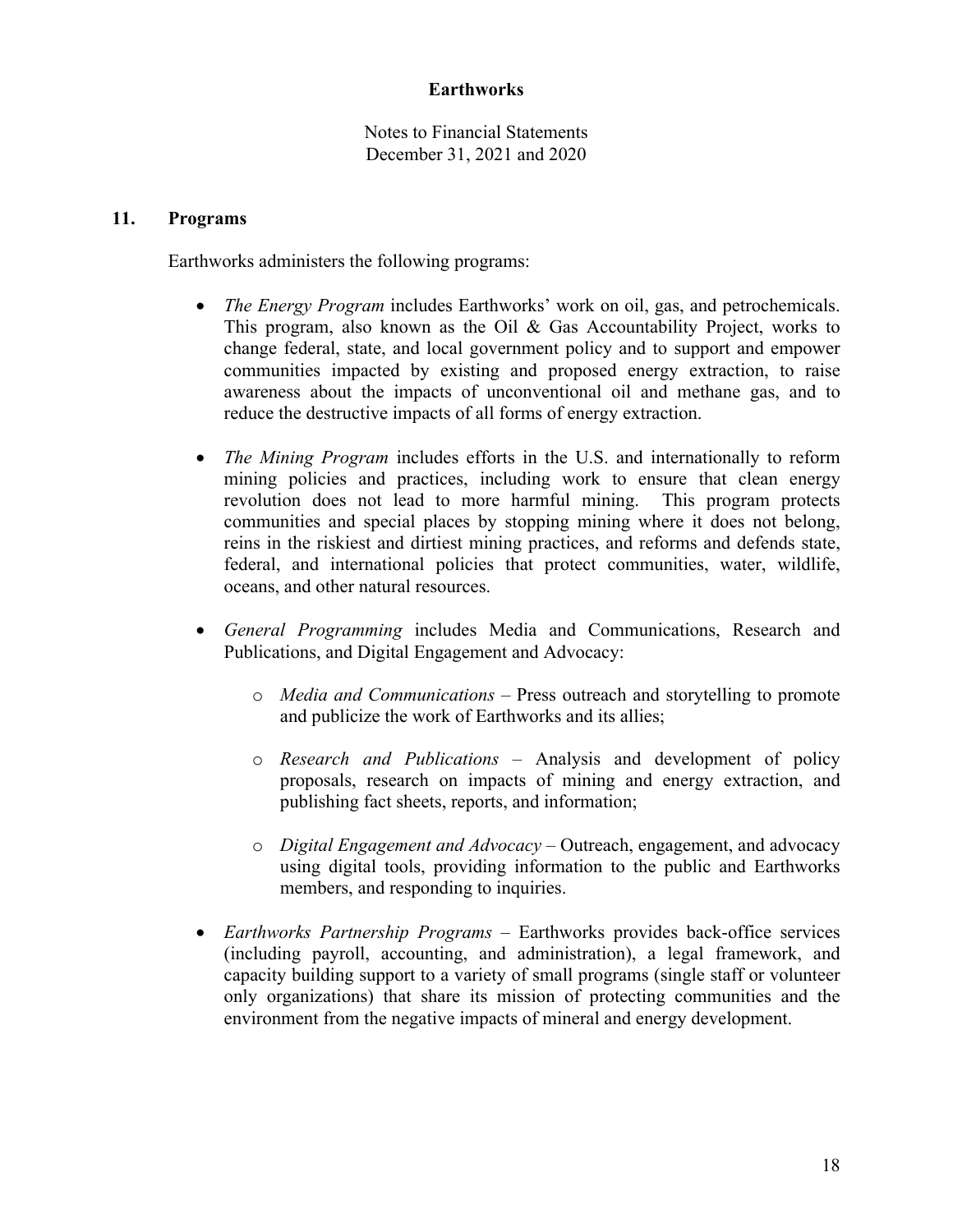Notes to Financial Statements December 31, 2021 and 2020

### **11. Programs (continued)**

- *Earthworks Partnership Programs (continued)* For the years ended December 31, 2021 and 2020, Earthworks recognized \$5,896 and \$6,626, respectively, in agent fees that are included in other income in the accompanying statements of activities and served as the fiscal sponsor of the following projects:
	- o *Arizona Mining Reform Coalition*  This project seeks to raise public awareness and protect indigenous sacred sites and recreational areas in the state of Arizona from irresponsible mineral development.
	- o *ARO Working Group*  The ARO Working Group's mission is to activate an international network of experts and change-makers who are operating in various capacities on the issue of environmental liabilities. Earthworks' strategy is to reveal and leverage real-time insolvency in the oil and gas industry due to severely undervalued environmental liabilities and asset retirement obligations to force E&P companies to stop drilling new wells and building new infrastructure.
	- o *Beyond Extreme Energy* includes people taking action to retire fossil fuels. Beyond Extreme Energy's immediate demand is for no new permits by the Federal Energy Regulatory Commission for fossil fuel infrastructure. Beyond Extreme Energy's vision is a world powered by consumercontrolled renewable energy.
	- o *Central Louisiana Coalition for a Clean and Healthy Environment* was initiated to oppose the open burning of hazardous waste materials at the Clean Harbors Colfax, LLC facility located on Highway 471 in Colfax, Louisiana.
	- o *ShaleTest* was initiated to collect environmental data around natural gas facilities, including natural gas drilling operations; to establish baseline air and water testing; to perform post drilling testing and comprehensive testing around natural gas processing facilities in areas where natural gas drilling is occurring throughout the United States; and to provide environmental testing to lower income families and neighborhoods that are affected by natural gas exploration. ShaleTest was dissolved in October 2020, and was not an active affiliate in 2021.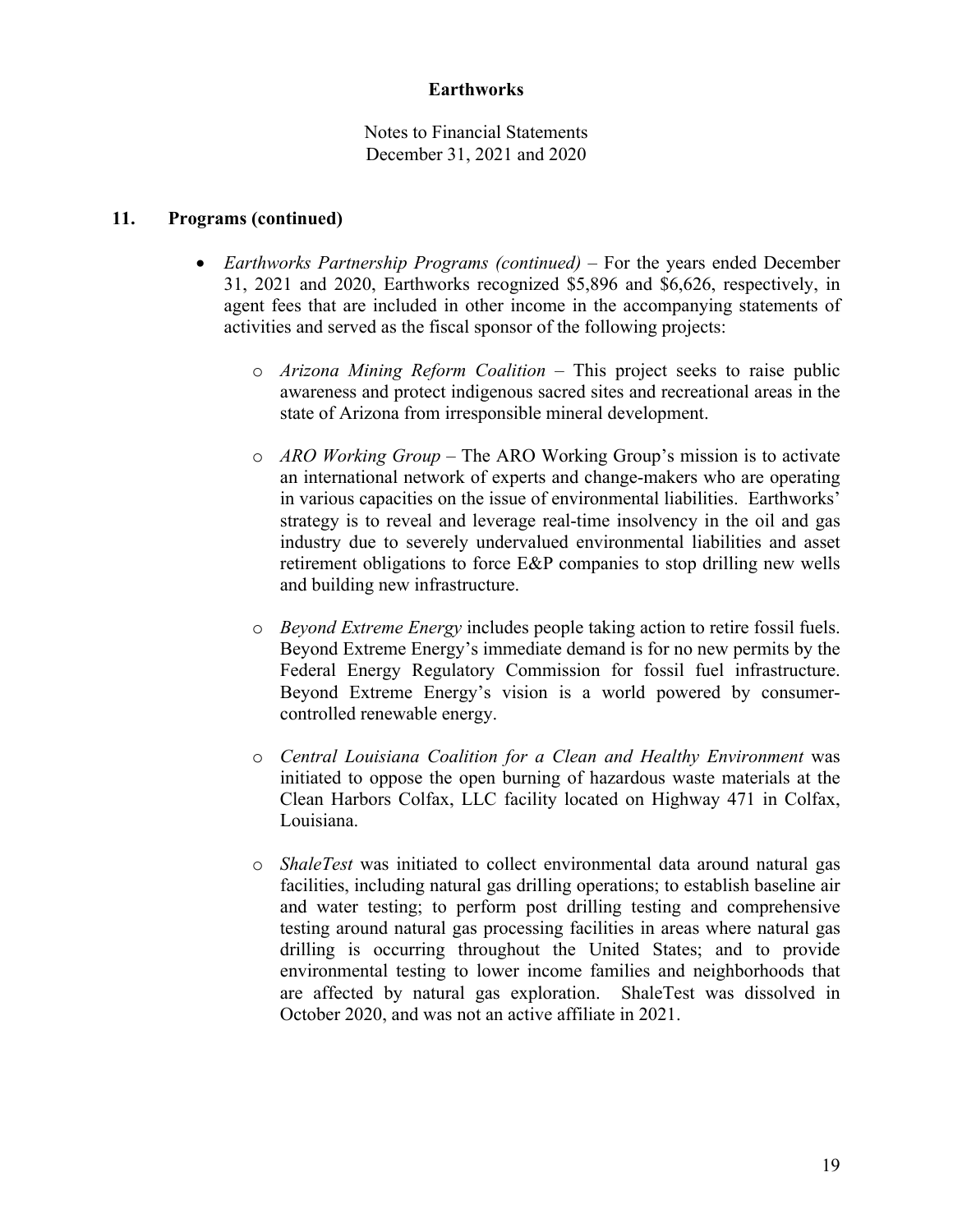Notes to Financial Statements December 31, 2021 and 2020

### **12. Retirement Plan**

Earthworks sponsors a 403(b)(7) tax sheltered retirement plan that is available to all fulltime and part-time employees of Earthworks. Contributions made by the employees are subject to the limits set by the tax code. Generally, Earthworks will match employee contributions for all participating employees who have completed at least one full year of employment, up to 5% of their gross annual salary. Employer contributions totaled \$86,828 and \$66,004 for the years ended December 31, 2021 and 2020, respectively.

## **13. Commitments and Contingencies**

### Operating Leases

Earthworks leased office space in Washington, DC under the terms of an operating lease that commenced on April 1, 2017 and was set to expire on March 31, 2020. On January 22, 2018, Earthworks entered into an amended lease agreement to include an additional 429 square feet to the leased office space. The terms of the lease included base monthly rental payments of \$7,099 and an annual escalation of 3% until February 28, 2018. Effective March 1, 2018, the base monthly rental payments increased to \$8,350 with an annual escalation of approximately 3%. On May 10, 2019, Earthworks entered into another amended lease agreement to extend the term of office space to March 31, 2023. The difference between required lease payments and straight-line rent expense is not reflected as deferred rent in the accompanying statements of financial position due to immateriality.

In addition, Earthworks renewed an operating lease for a satellite office in Montana through September 30, 2020, which called for fixed monthly rental payments. The lease continued on a month-to-month basis after expiration. Earthworks also leases office space on a month-to-month basis for satellite offices in California, Arizona, and Colorado (through June 2021), with all leases requiring fixed monthly rent payments.

Lastly, Earthworks leases office equipment under the terms of a noncancelable operating lease that expired in May 2021, and was not renewed. Fixed monthly rent payments are required for the duration of the lease and include services.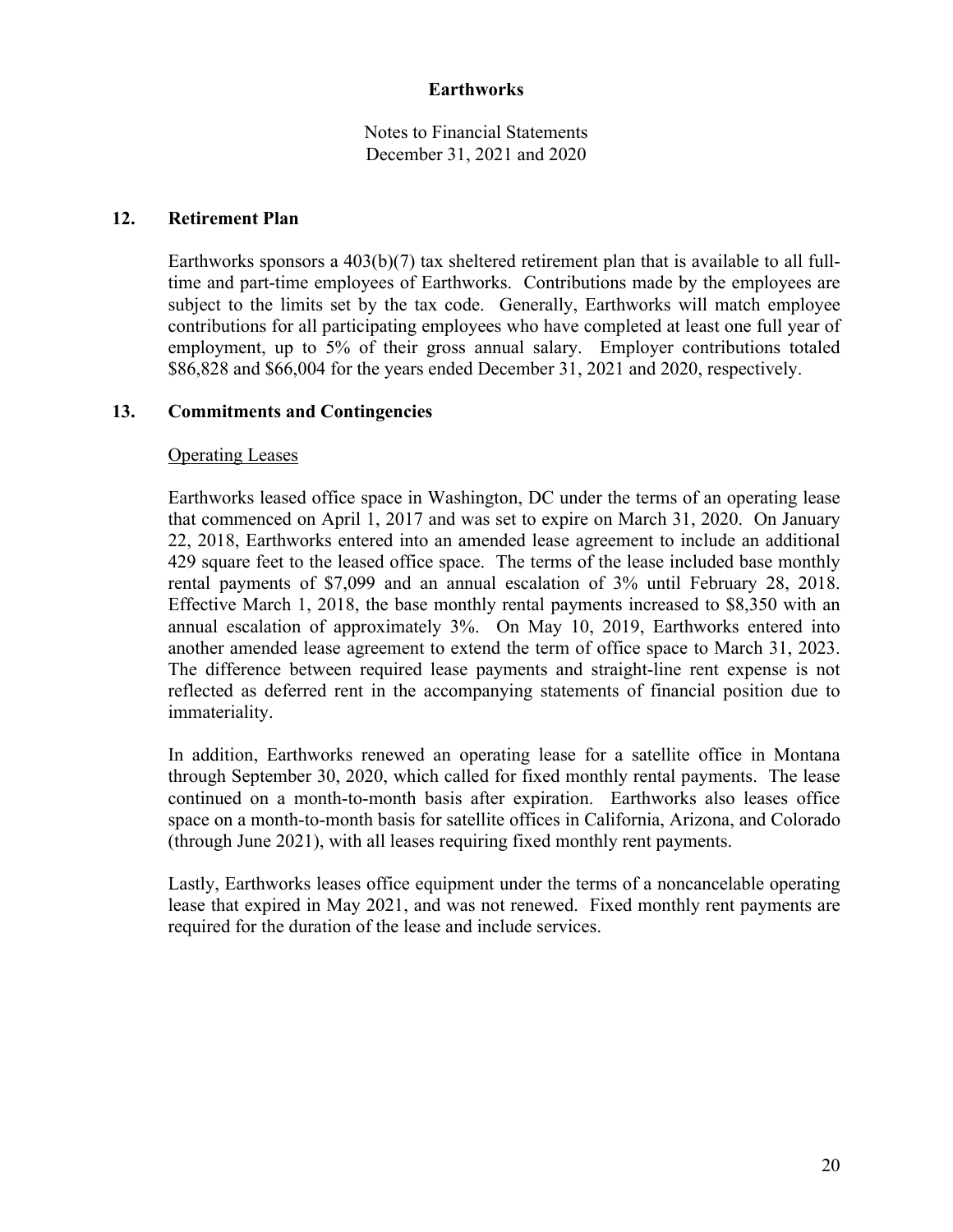Notes to Financial Statements December 31, 2021 and 2020

### **13. Commitments and Contingencies (continued)**

### Operating Leases (continued)

Future minimum lease payments under all operating leases are as follows for the years ending December 31:

| 2022<br>2023                        | 115,318<br>29,041 |
|-------------------------------------|-------------------|
| Total future minimum lease payments | 144,359           |

Earthworks' total occupancy expense for the years ended December 31, 2021 and 2020 was \$133,213 and \$135,824, respectively.

### Government Grants

Funds received from governments are subject to audit under the provisions of the agreements. The ultimate determination of amounts received under the agreements is based upon the allowance of costs reported to and accepted by the oversight agency. Until the grant is closed out, there exists a contingency to refund any amount received in excess of allowable costs.

## Hotel Contracts

Earthworks has entered into agreements with hotels and venues for future events. In the event of the cancellation of these agreements, Earthworks may be held liable for liquidated damages depending upon the date of cancellation.

## **14. Related Party Transactions**

Earthworks Action Fund, a Section  $501(c)(4)$  nonprofit organization, is a legallyseparate, tax-exempt organization established by Earthworks in December 2017. Earthworks Action Fund is an affiliated but separate organization from Earthworks. As a 501(c)(4) organization, Earthworks Action Fund engages in various advocacy and political activities for which Earthworks, a  $501(c)(3)$  organization, faces certain legal limitations or restrictions.